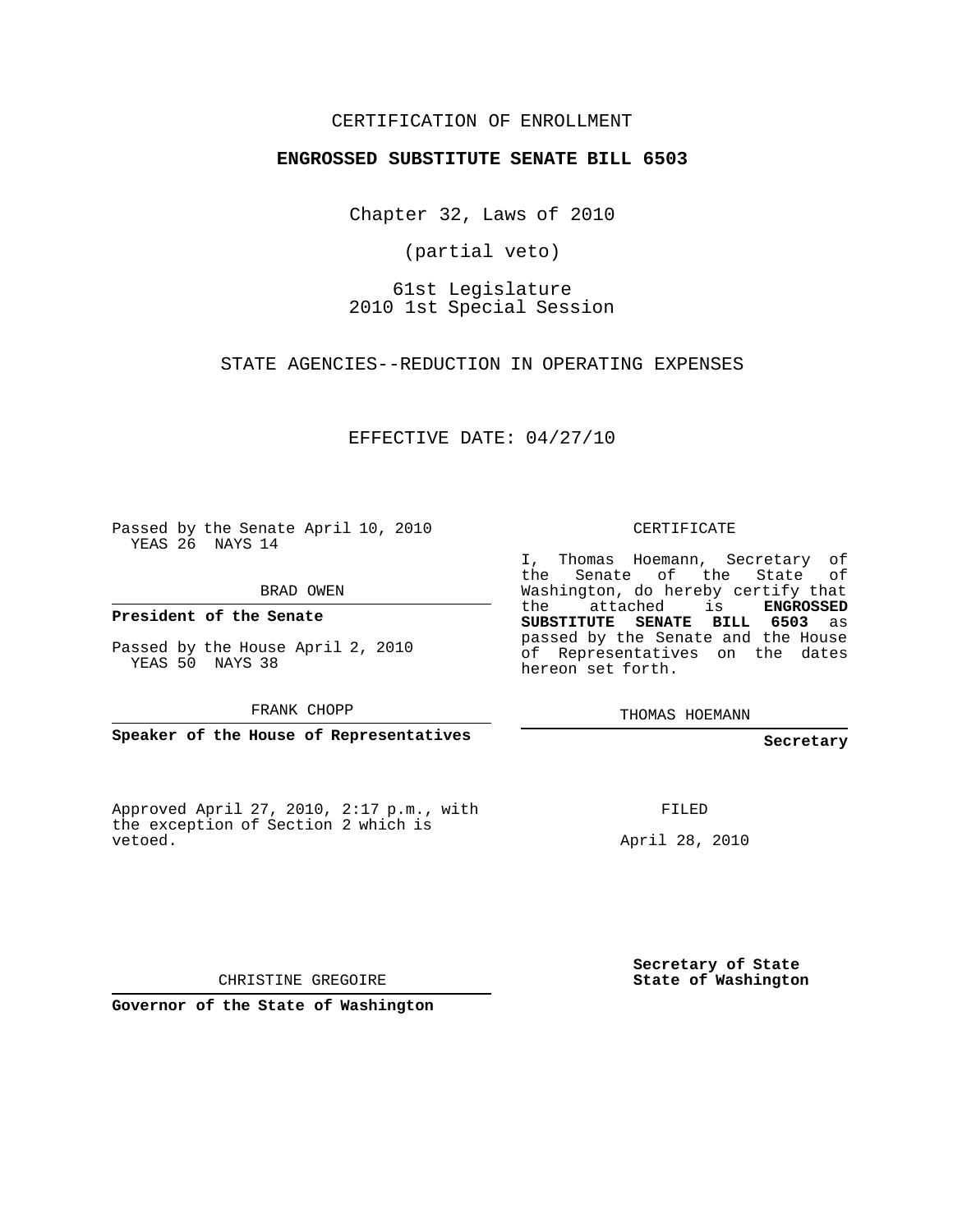# **ENGROSSED SUBSTITUTE SENATE BILL 6503** \_\_\_\_\_\_\_\_\_\_\_\_\_\_\_\_\_\_\_\_\_\_\_\_\_\_\_\_\_\_\_\_\_\_\_\_\_\_\_\_\_\_\_\_\_

\_\_\_\_\_\_\_\_\_\_\_\_\_\_\_\_\_\_\_\_\_\_\_\_\_\_\_\_\_\_\_\_\_\_\_\_\_\_\_\_\_\_\_\_\_

AS AMENDED BY THE HOUSE

Passed Legislature - 2010 1st Special Session

**State of Washington 61st Legislature 2010 Regular Session By** Senate Ways & Means (originally sponsored by Senator Prentice) READ FIRST TIME 01/22/10.

 AN ACT Relating to the operations of state agencies; amending RCW 42.04.060 and 41.04.665; reenacting and amending RCW 41.26.030, 41.32.010, 41.37.010, and 43.43.120; adding a new section to chapter 41.80 RCW; creating new sections; providing an expiration date; and declaring an emergency.

BE IT ENACTED BY THE LEGISLATURE OF THE STATE OF WASHINGTON:

 NEW SECTION. **Sec. 1.** The legislature declares that unprecedented revenue shortfalls necessitate immediate action to reduce expenditures during the 2009-2011 fiscal biennium. From the effective date of this section, it is the intent of the legislature that state agencies of the legislative branch, judicial branch, and executive branch including institutions of higher education, shall achieve a reduction in government operating expenses as provided in this act. It is the legislature's intent that, to the extent that the reductions in expenditures reduce compensation costs, agencies and institutions shall strive to preserve family wage jobs by reducing the impact of temporary layoffs on lower-wage jobs.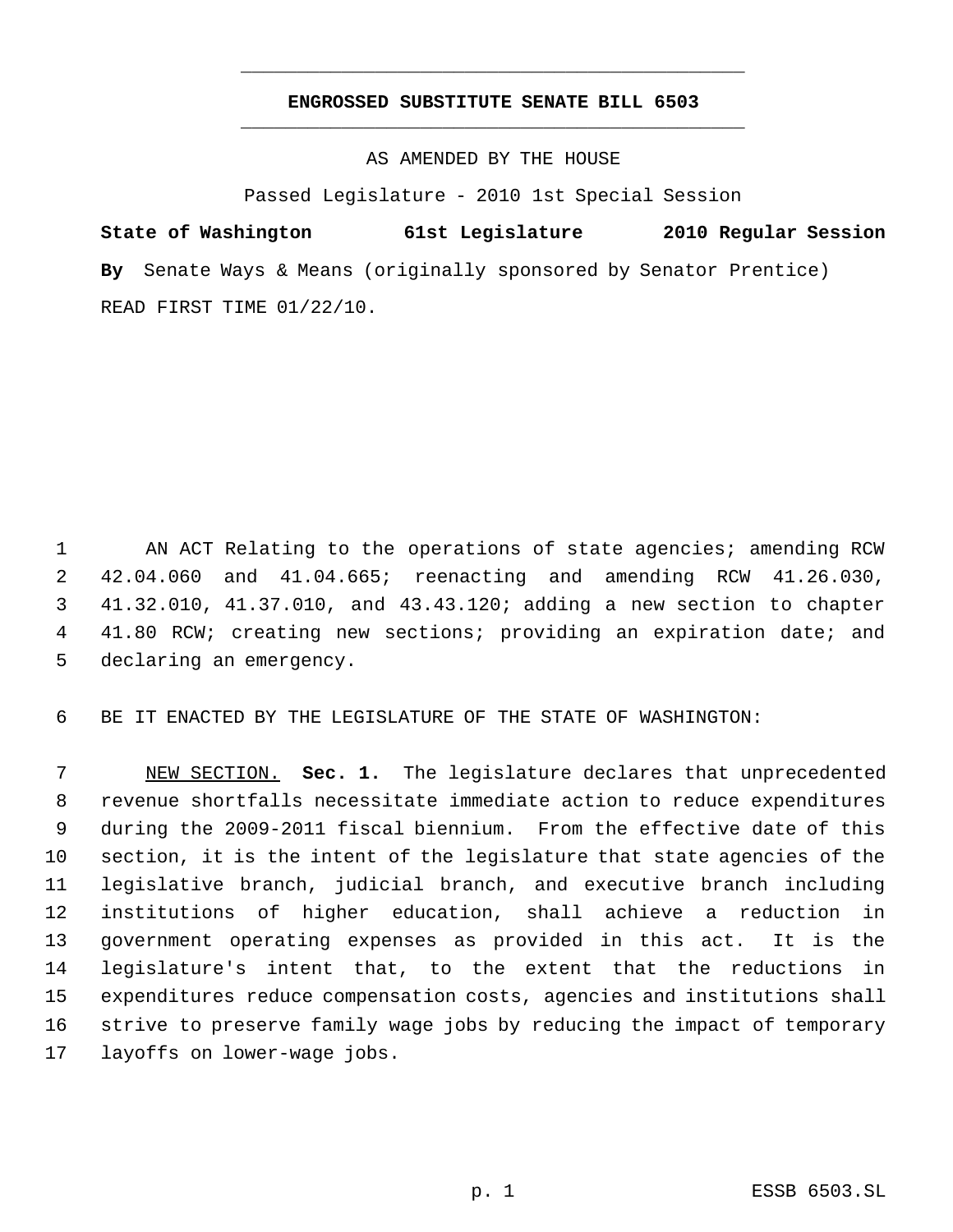*\*NEW SECTION. Sec. 2. State agencies and institutions shall achieve reductions in compensation expenditures for employees employed by general government state agencies in Washington management services, or exempt positions as managers, as defined in RCW 41.06.022, as provided in the omnibus appropriations act. These reductions shall be sufficient to attain a savings of \$10 million general fund--state for fiscal year 2011. Savings in other funds and accounts shall be achieved as provided in the omnibus appropriations act. \*Sec. 2 was vetoed. See message at end of chapter.*

 NEW SECTION. **Sec. 3.** (1)(a) The office of financial management shall certify to each executive branch state agency and institution of higher education the compensation reduction amount to be achieved by that agency or institution. Each agency and institution shall achieve compensation expenditure reductions as provided in the omnibus appropriations act.

 (b) Each executive branch state agency other than institutions of higher education may submit to the office of financial management a compensation reduction plan to achieve the cost reductions as provided in the omnibus appropriations act. The compensation reduction plan of each executive branch agency may include, but is not limited to, employee leave without pay, including additional mandatory and voluntary temporary layoffs, reductions in the agency workforce, compensation reductions, and reduced work hours, as well as voluntary retirement, separation, and other incentive programs authorized by section 912, chapter 564, Laws of 2009. The amount of compensation cost reductions to be achieved by each agency shall be adjusted to reflect voluntary and mandatory temporary layoffs at the agency during the 2009-2011 fiscal biennium and implemented prior to January 1, 2010, but not adjusted by other compensation reduction plans adopted as a result of the enactment of chapter 564, Laws of 2009, or the enactment of other compensation cost reduction measures applicable to the 2009- 2011 fiscal biennium.

 (c) Each institution of higher education must submit to the office of financial management a compensation and operations reduction plan to achieve at least the cost reductions as provided in the omnibus appropriations act. For purposes of the reduction plan, the state board of community and technical colleges shall submit a single plan on behalf of all community and technical colleges. The reduction plan of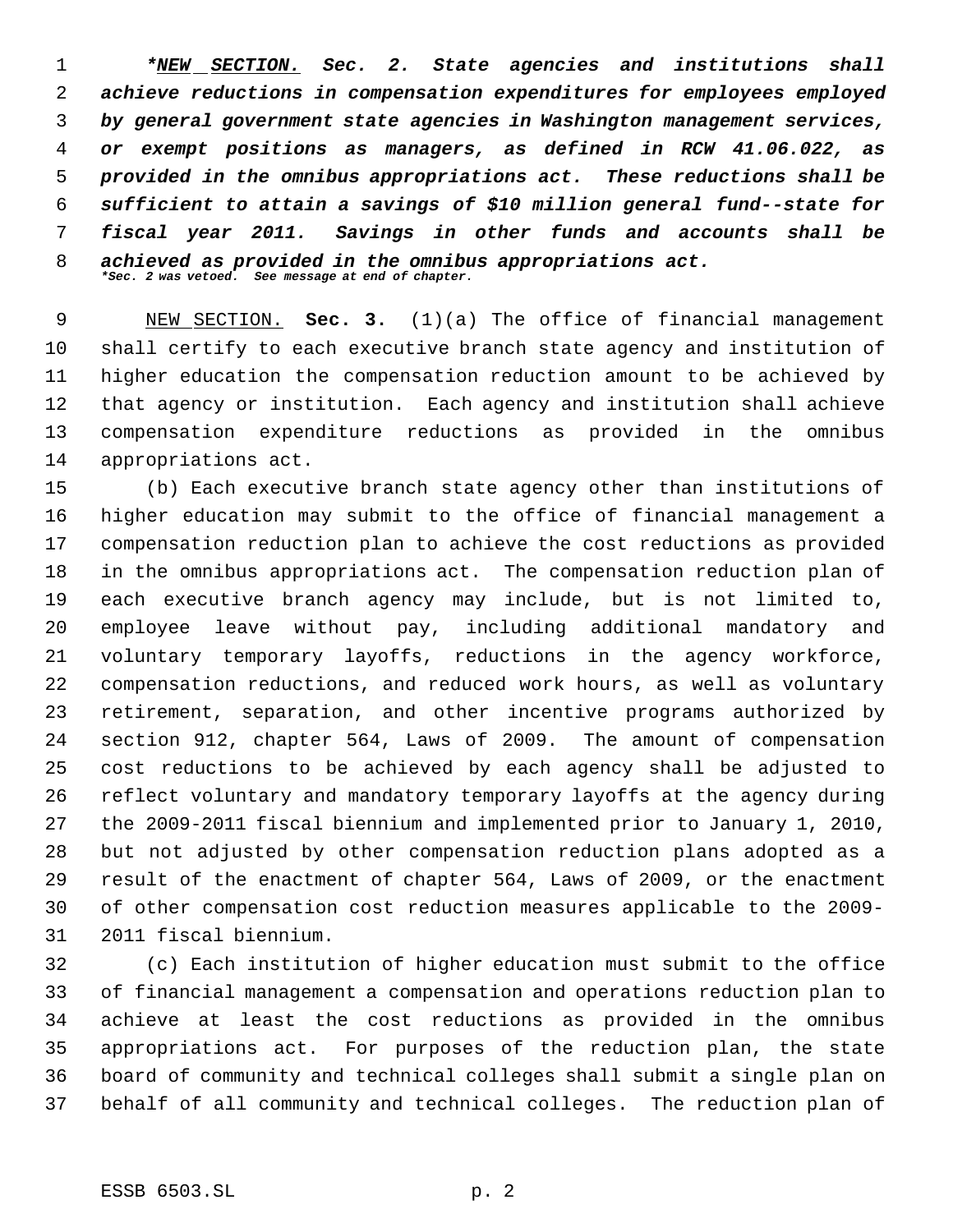each institution may include, but is not limited to, employee leave without pay, including mandatory and voluntary temporary layoffs, reductions in the institution workforce, compensation reductions, and reduced work hours, as well as voluntary retirement, separation, incentive programs authorized by section 912, chapter 564, Laws of 2009, as well as other reductions to the cost of operations. The amount of cost reductions to be achieved by each institution shall be adjusted to reflect voluntary and mandatory temporary layoffs at the institution during the 2009-2011 fiscal biennium and implemented prior to January 1, 2010, but not adjusted by other compensation reduction plans adopted as a result of the enactment of chapter 564, Laws of 2009, or the enactment of other compensation cost reduction measures applicable to the 2009-2011 fiscal biennium.

 (d) The director of financial management shall review, approve, and submit to the legislative fiscal committees those executive branch state agencies and higher education institution plans that achieves the cost reductions as provided in the omnibus appropriations act. For those executive branch state agencies and institutions of higher education that do not have an approved compensation and operations reduction plan, the institution shall be closed on the dates specified in subsection (2) of this section.

 (e) For each agency of the legislative branch, the chief clerk of the house of representatives and the secretary of the senate shall review and approve a plan of employee mandatory and voluntary leave for the 2009-2011 fiscal biennium that achieves the cost reductions as provided in the omnibus appropriations act. The amount of compensation cost reductions to be achieved shall be adjusted, if necessary, to reflect voluntary and mandatory temporary layoffs at the agencies during the 2009-2011 fiscal biennium and implemented prior to January 1, 2010.

 (f) For each agency of the judicial branch, the supreme court shall review and approve a plan of employee mandatory and voluntary leave for the 2009-2011 fiscal biennium that achieve the cost reductions as provided in the omnibus appropriations act. The amount of compensation cost reductions to be achieved shall be adjusted, if necessary, to reflect voluntary and mandatory temporary layoffs at the agencies during the 2009-2011 fiscal biennium and implemented prior to January 1, 2010.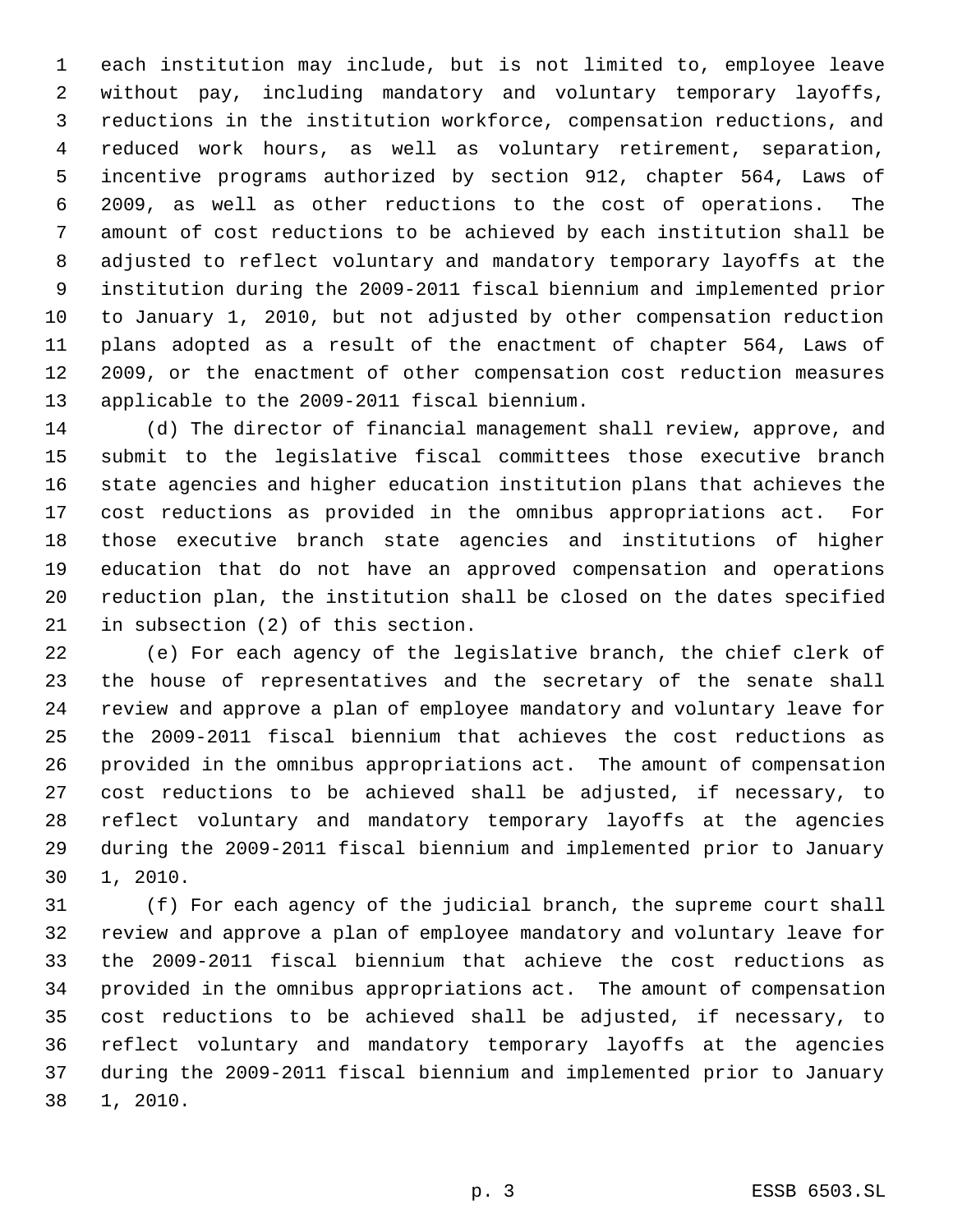(2) Each state agency of the executive, legislative, and judicial branch, and any institution that does not have an approved plan in accordance with subsection (1) of this section shall be closed on the following dates in addition to the legal holidays specified in RCW 1.16.050:

- (a) Monday, July 12, 2010;
- (b) Friday, August 6, 2010;

(c) Tuesday, September 7, 2010;

- (d) Monday, October 11, 2010;
- (e) Monday, December 27, 2010;
- (f) Friday, January 28, 2011;
- (g) Tuesday, February 22, 2011;

(h) Friday, March 11, 2011;

(i) Friday, April 22, 2011;

(j) Friday, June 10, 2011.

 (3) If the closure of state agencies or institutions under subsection (2) of this section prevents the performance of any action, the action shall be considered timely if performed on the next business day.

 (4) The following activities of state agencies and institutions of higher education are exempt from subsections (1) and (2) of this section:

 (a) Direct custody, supervision, and patient care in: (i) Corrections; (ii) juvenile rehabilitation; (iii) institutional care of veterans, or individuals with mental illness, and individuals with developmental disabilities; (iv) state hospitals, the University of Washington medical center, and Harborview medical center; (v) the special commitment center; (vi) the school for the blind; (vii) the state center for childhood deafness and hearing loss; and (viii) the Washington youth academy;

 (b) Direct protective services to children and other vulnerable populations, child support enforcement, disability determination services, complaint investigators, and residential care licensors and surveyors in the department of social and health services and the department of health;

 (c) Washington state patrol investigative services and field enforcement;

(d) Hazardous materials response or emergency response and cleanup;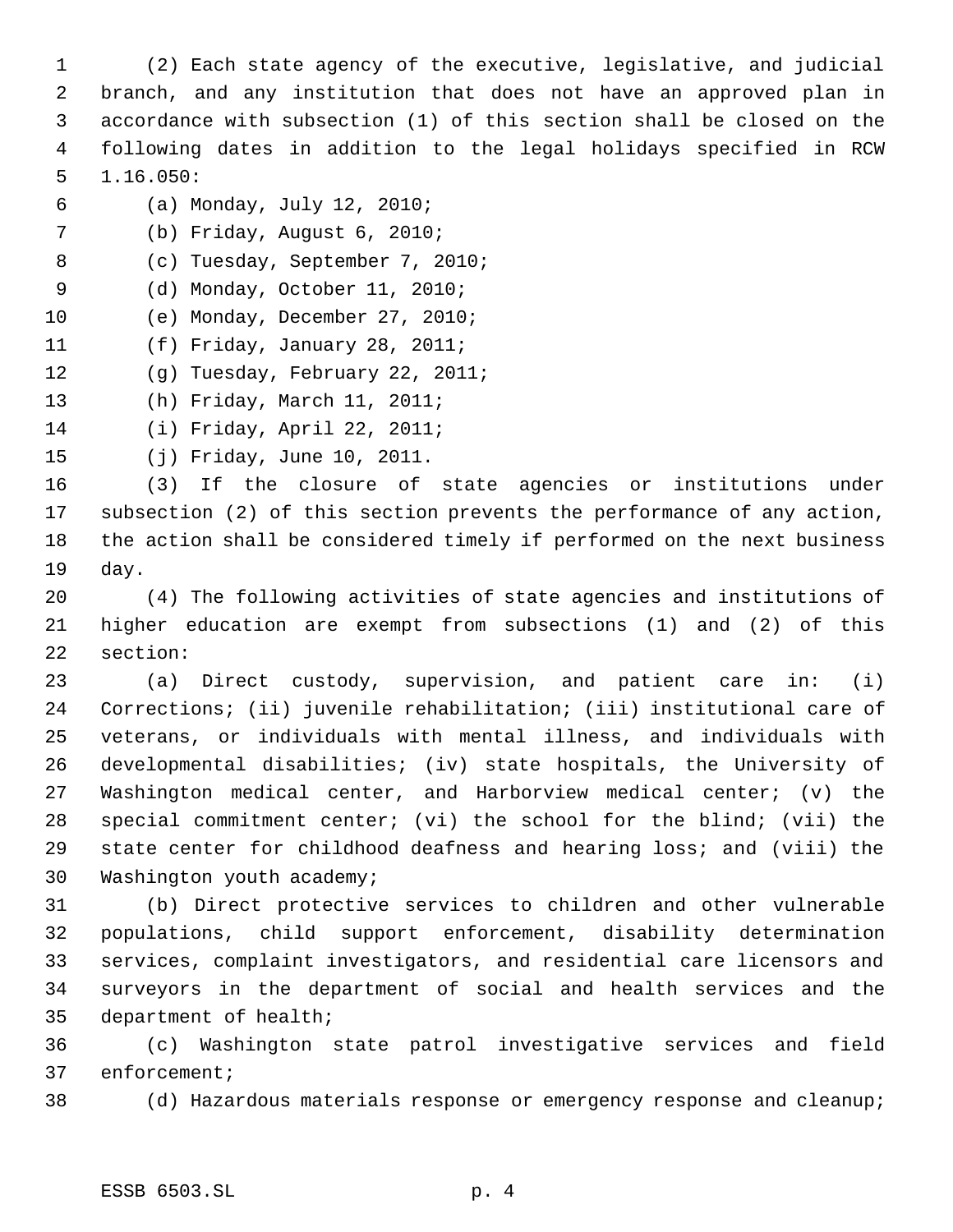(e) Emergency public health and patient safety response and the public health laboratory;

 (f) Military operations and emergency management within the military department;

(g) Firefighting;

 (h) Enforcement officers in the department of fish and wildlife, the liquor control board, the gambling commission, the department of 8 financial institutions, and the department of natural resources;

(i) State parks operated by the parks and recreation commission;

 (j) In institutions of higher education, classroom instruction, operations not funded from state funds or tuition, campus police and security, emergency management and response, work performed by student employees if the duties were not previously assigned to nonstudents 14 during the current or prior school year, and student health care;

 (k) Operations of liquor control board business enterprises and games conducted by the state lottery;

 (l) Agricultural commodity commissions and boards, and agricultural inspection programs operated by the department of agriculture;

 (m) The unemployment insurance program and reemployment services of 20 the employment security department;

 (n) The workers' compensation program and workplace safety and 22 health compliance activities of the department of labor and industries;

 (o) The operation, maintenance, and construction of state ferries and state highways;

(p) The department of revenue;

 (q) Licensing service offices in the department of licensing that are open no more than two days per week, and no licensing service office closures may occur on Saturdays as a result of this section;

 (r) The governor, lieutenant governor, legislative agencies, and the office of financial management, during sessions of the legislature under Article II, section 12 of the state Constitution and the twenty-day veto period under Article IV, section 12 of the state Constitution;

 (s) The office of the attorney general, except for management and administrative functions not directly related to civil, criminal, or administrative actions;

 (t) The labor relations office of the office of financial management through November 1, 2010;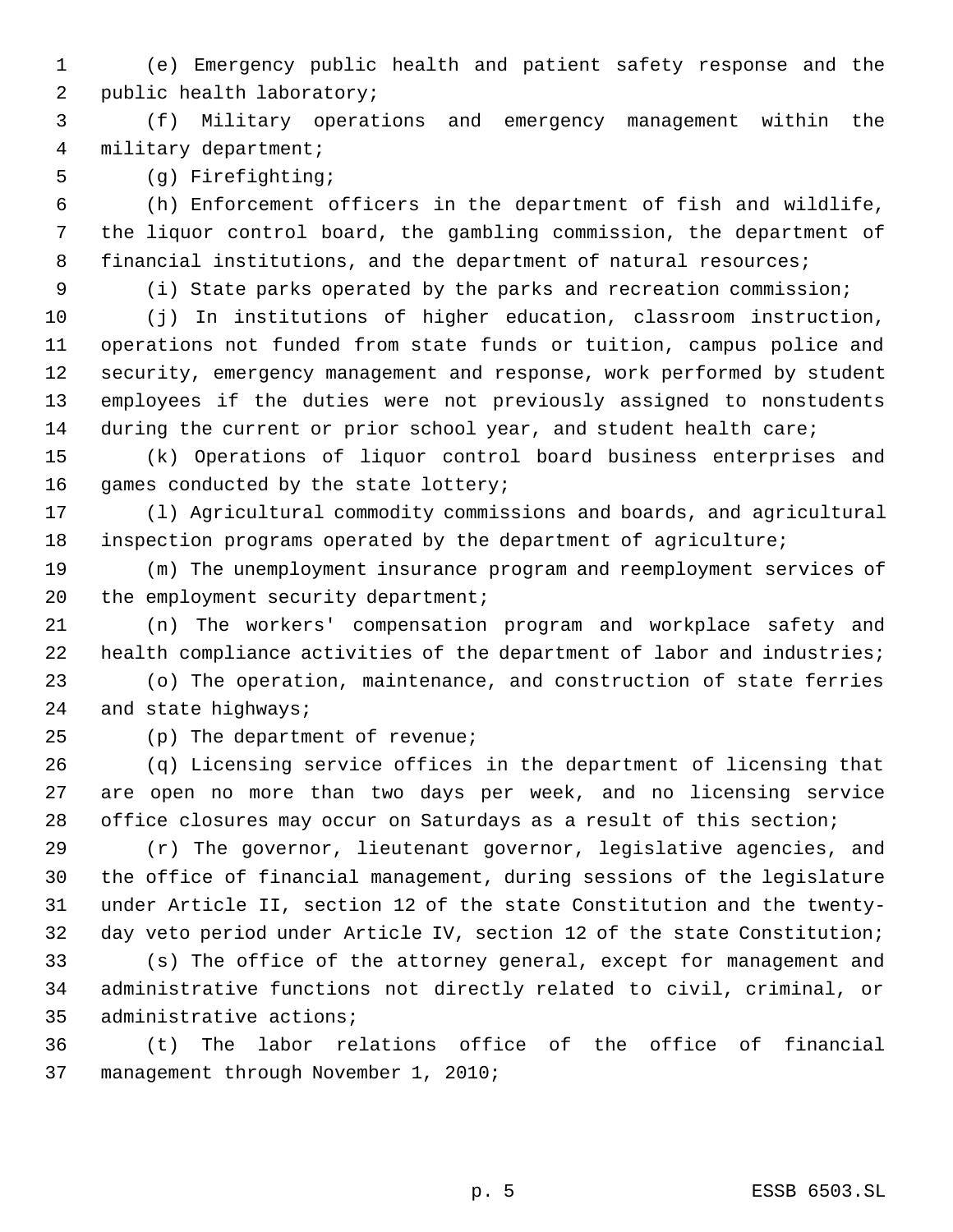(u) The minimal use of state employees on the specified closure dates as necessary to protect public assets and information technology systems, and to maintain public safety; and

 (v) The operations of the office of the insurance commissioner that are funded by industry regulatory fees.

 (5)(a) The closure of an office of a state agency or institution of higher education under this section shall result in the temporary layoff of the employees of the agency or institution. The compensation of the employees shall be reduced proportionately to the duration of the temporary layoff. Temporary layoffs under this section shall not affect the employees' vacation leave accrual, seniority, health insurance, or sick leave credits. For the purposes of chapter 430, Laws of 2009, the compensation reductions under this section are deemed to be an integral part of an employer's expenditure reduction efforts and shall not result in the loss of retirement benefits in any state defined benefit retirement plan for an employee whose period of average final compensation includes a portion of the period from the effective date of this section through June 30, 2011.

 (b)(i) During the closure of an office or institution under this section, any employee with a monthly full-time equivalent salary of two thousand five hundred dollars or less may, at the employee's option, use accrued vacation leave in lieu of temporary layoff during the closure. Solely for this purpose, and during the 2009-2011 fiscal biennium only, the department of personnel shall adopt rules to permit employees with less than six months of continuous state employment to use accrued vacation leave.

 (ii) If an employee with a monthly full-time equivalent salary of two thousand five hundred dollars or less has no accrued vacation leave, that employee may use shared leave, if approved by the agency director, and if made available through donations under RCW 41.04.665 in lieu of temporary layoff during the closure.

 (6) Except as provided in subsection (4) of this section, for employees not scheduled to work on a day specified in subsection (2) of this section, the employing agency must designate an alternative day during that month on which the employee is scheduled to work that the employee will take temporary leave without pay.

 (7) To the extent that the implementation of this section is subject to collective bargaining under chapter 41.80 RCW, the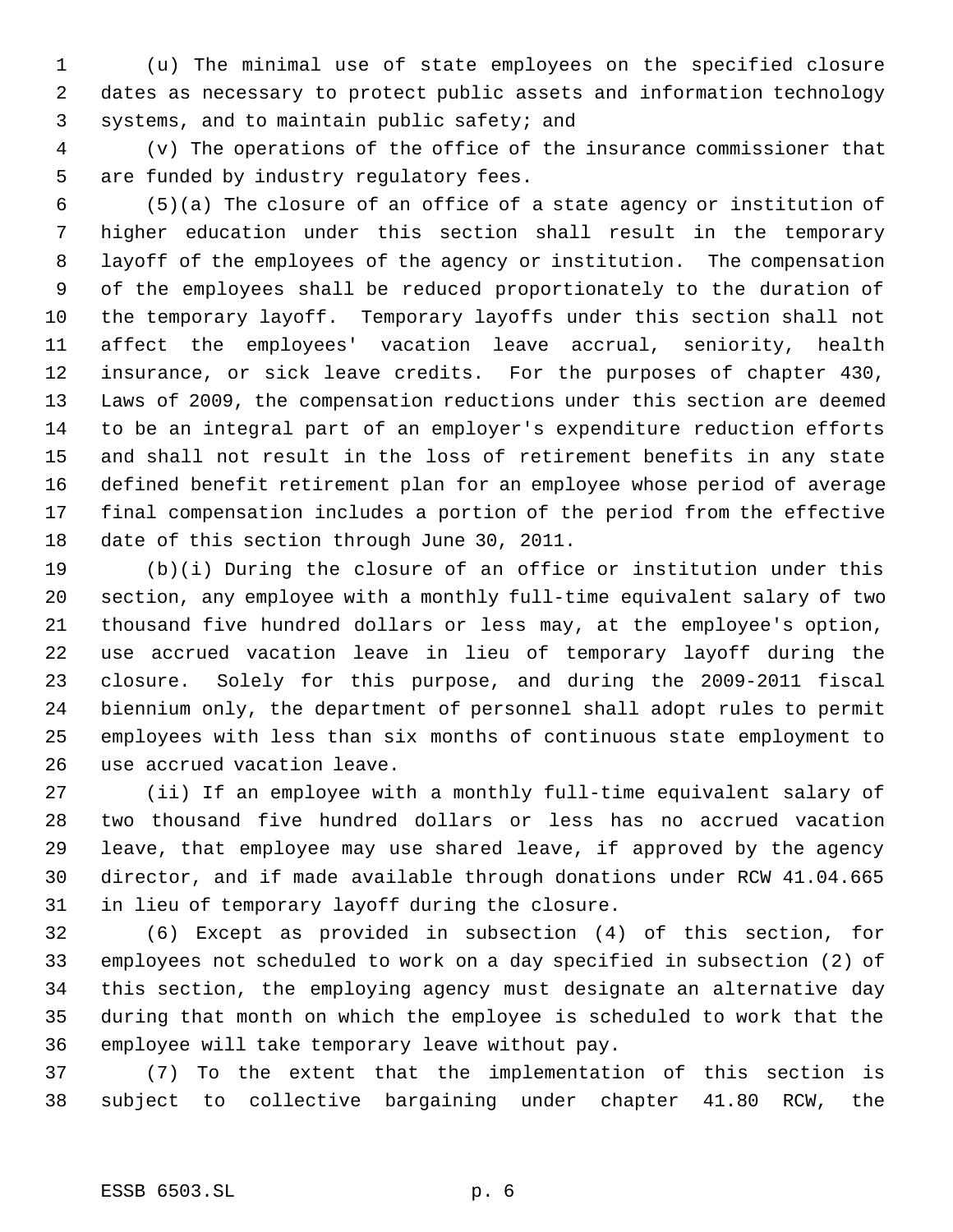bargaining shall be conducted pursuant to section 4 of this act. To the extent that the implementation of this section is subject to collective bargaining under chapters 28B.52, 41.56, 41.76, or 47.64 RCW, the bargaining shall be conducted pursuant to these chapters.

 (8) For all or a portion of the employees of an agency of the executive branch, the office of financial management may approve the substitution of temporary layoffs on an alternative date during that month for any date specified in subsection (2) of this section as necessary for the critical work of any agency.

 NEW SECTION. **Sec. 4.** A new section is added to chapter 41.80 RCW to read as follows:

 (1) To the extent that the implementation of section 3 of this act is subject to collective bargaining:

 (a) For institutions of higher education that have elected to have negotiations conducted by the governor or governor's designee in accordance with RCW 41.80.010(4), and that have an approved compensation reduction plan under section 3(1) of this act, negotiations regarding impacts of the compensation reduction plan shall be conducted between the governor or governor's designee and a coalition at each college, college district, or university of all of 21 the exclusive bargaining representatives subject to chapter 41.80 RCW;

 (b) For institutions of higher education that have elected to have negotiations conducted by the governor or governor's designee in accordance with RCW 41.80.010(4), and that do not have an approved compensation reduction plan under section 3(1) of this act, negotiations regarding impacts of the temporary layoffs under section 3(2) of this act shall be conducted between the governor or governor's designee and one coalition of all of the exclusive bargaining representatives subject to chapter 41.80 RCW;

 (c) For institutions of higher education that have not elected to have negotiations conducted by the governor or governor's designee under RCW 41.80.010(4), negotiations regarding impacts of section 3 of this act shall be conducted between each institution of higher education and the exclusive bargaining representatives;

 (d) For agencies that have an approved compensation reduction plan under section 3(1) of this act, negotiations regarding impacts of the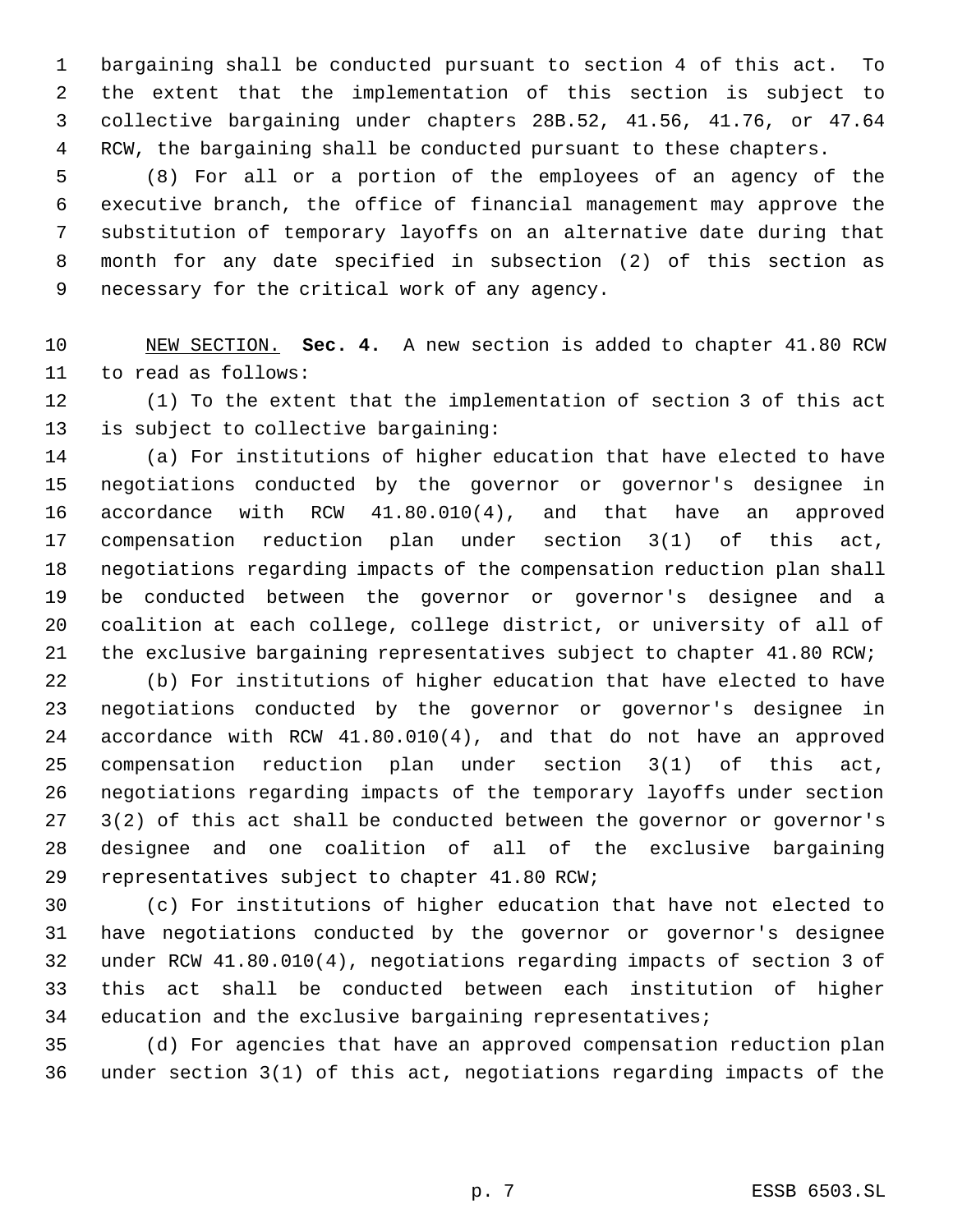compensation reduction plan shall be conducted between the governor or governor's designee and a coalition at each agency of all of the exclusive bargaining representatives subject to chapter 41.80 RCW; and (e) For agencies that do not have an approved compensation reduction plan under section 3(1) of this act, negotiations regarding impacts of the temporary layoffs under section 3(2) of this act shall be conducted between the governor or governor's designee and the exclusive bargaining representatives subject to chapter 41.80 RCW.

(2) This section expires June 30, 2011.

 **Sec. 5.** RCW 42.04.060 and 2009 c 428 s 1 are each amended to read as follows:

12 Except as provided in section 3 of this act, all state elective and appointive officers shall keep their offices open for the transaction of business for a minimum of forty hours per week, except weeks that include state legal holidays. Customary business hours must be posted on the agency or office's web site and made known by other means designed to provide the public with notice.

18 (This section shall not apply to the courts of record of this 19 state or to their officers nor to the office of the attorney general 20 and the lieutenant governor.)

 **Sec. 6.** RCW 41.26.030 and 2009 c 523 s 3 are each reenacted and amended to read as follows:

 As used in this chapter, unless a different meaning is plainly required by the context:

 (1) "Accumulated contributions" means the employee's contributions made by a member, including any amount paid under RCW 41.50.165(2), plus accrued interest credited thereon.

 (2) "Actuarial reserve" means a method of financing a pension or retirement plan wherein reserves are accumulated as the liabilities for benefit payments are incurred in order that sufficient funds will be available on the date of retirement of each member to pay the member's future benefits during the period of retirement.

 (3) "Actuarial valuation" means a mathematical determination of the financial condition of a retirement plan. It includes the computation of the present monetary value of benefits payable to present members, and the present monetary value of future employer and employee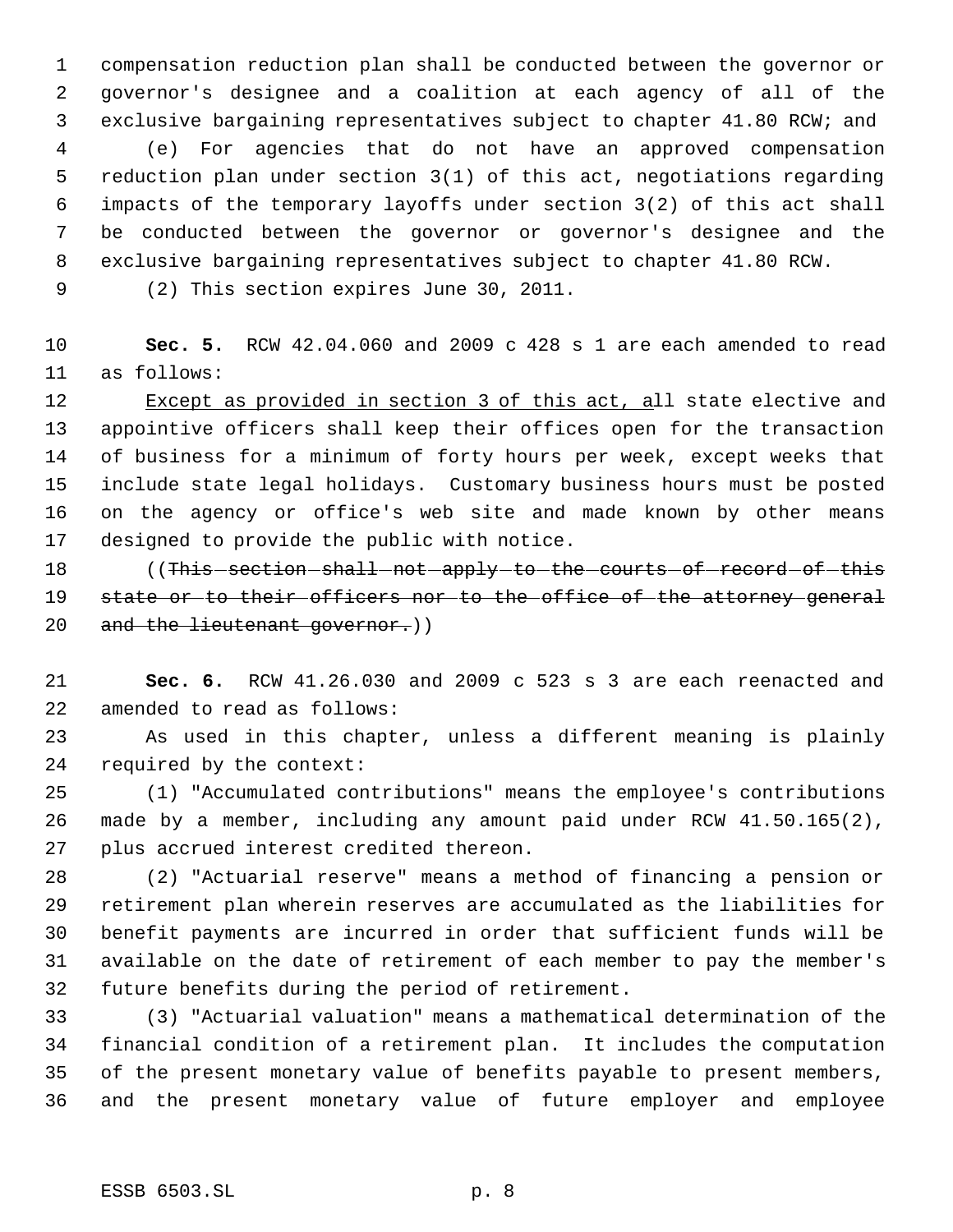contributions, giving effect to mortality among active and retired members and also to the rates of disability, retirement, withdrawal from service, salary and interest earned on investments.

 (4)(a) "Basic salary" for plan 1 members, means the basic monthly rate of salary or wages, including longevity pay but not including overtime earnings or special salary or wages, upon which pension or retirement benefits will be computed and upon which employer contributions and salary deductions will be based.

 (b) "Basic salary" for plan 2 members, means salaries or wages earned by a member during a payroll period for personal services, including overtime payments, and shall include wages and salaries deferred under provisions established pursuant to sections 403(b), 414(h), and 457 of the United States Internal Revenue Code, but shall exclude lump sum payments for deferred annual sick leave, unused accumulated vacation, unused accumulated annual leave, or any form of severance pay. In any year in which a member serves in the legislature the member shall have the option of having such member's basic salary be the greater of:

 (i) The basic salary the member would have received had such member not served in the legislature; or

 (ii) Such member's actual basic salary received for nonlegislative public employment and legislative service combined. Any additional contributions to the retirement system required because basic salary under (b)(i) of this subsection is greater than basic salary under (b)(ii) of this subsection shall be paid by the member for both member and employer contributions.

 (5)(a) "Beneficiary" for plan 1 members, means any person in receipt of a retirement allowance, disability allowance, death benefit, or any other benefit described herein.

 (b) "Beneficiary" for plan 2 members, means any person in receipt of a retirement allowance or other benefit provided by this chapter resulting from service rendered to an employer by another person.

 (6)(a) "Child" or "children" means an unmarried person who is under the age of eighteen or mentally or physically disabled as determined by the department, except a person who is disabled and in the full time care of a state institution, who is:

(i) A natural born child;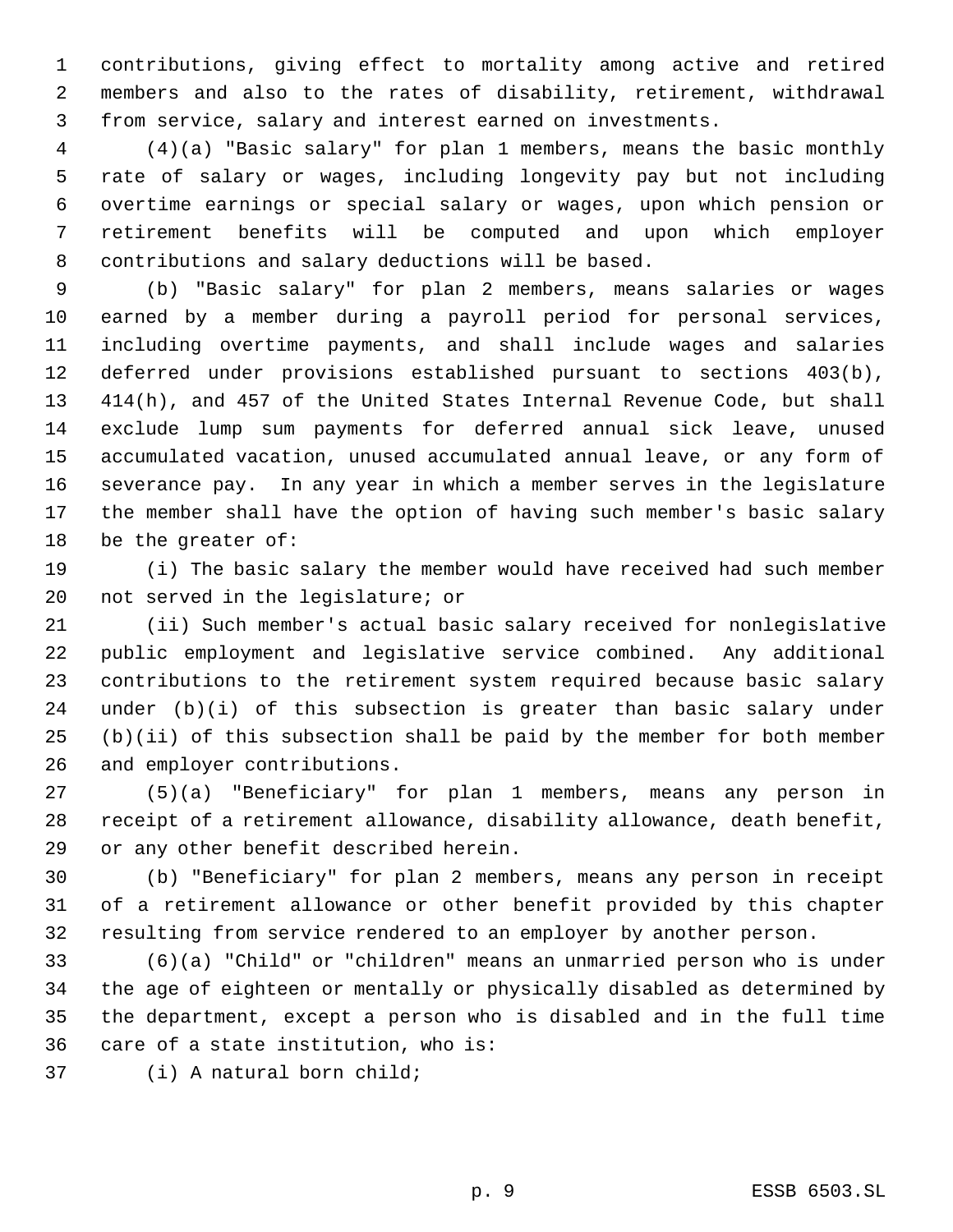(ii) A stepchild where that relationship was in existence prior to the date benefits are payable under this chapter;

(iii) A posthumous child;

 (iv) A child legally adopted or made a legal ward of a member prior to the date benefits are payable under this chapter; or

 (v) An illegitimate child legitimized prior to the date any benefits are payable under this chapter.

 (b) A person shall also be deemed to be a child up to and including the age of twenty years and eleven months while attending any high school, college, or vocational or other educational institution accredited, licensed, or approved by the state, in which it is located, including the summer vacation months and all other normal and regular vacation periods at the particular educational institution after which the child returns to school.

 (7) "Department" means the department of retirement systems created in chapter 41.50 RCW.

(8) "Director" means the director of the department.

 (9) "Disability board" for plan 1 members means either the county disability board or the city disability board established in RCW 41.26.110.

 (10) "Disability leave" means the period of six months or any portion thereof during which a member is on leave at an allowance equal to the member's full salary prior to the commencement of disability retirement. The definition contained in this subsection shall apply only to plan 1 members.

 (11) "Disability retirement" for plan 1 members, means the period following termination of a member's disability leave, during which the member is in receipt of a disability retirement allowance.

 (12) "Domestic partners" means two adults who have registered as domestic partners under RCW 26.60.020.

 (13) "Employee" means any law enforcement officer or firefighter as defined in subsections (16) and (18) of this section.

 (14)(a) "Employer" for plan 1 members, means the legislative authority of any city, town, county, or district or the elected officials of any municipal corporation that employs any law enforcement officer and/or firefighter, any authorized association of such municipalities, and, except for the purposes of RCW 41.26.150, any labor guild, association, or organization, which represents the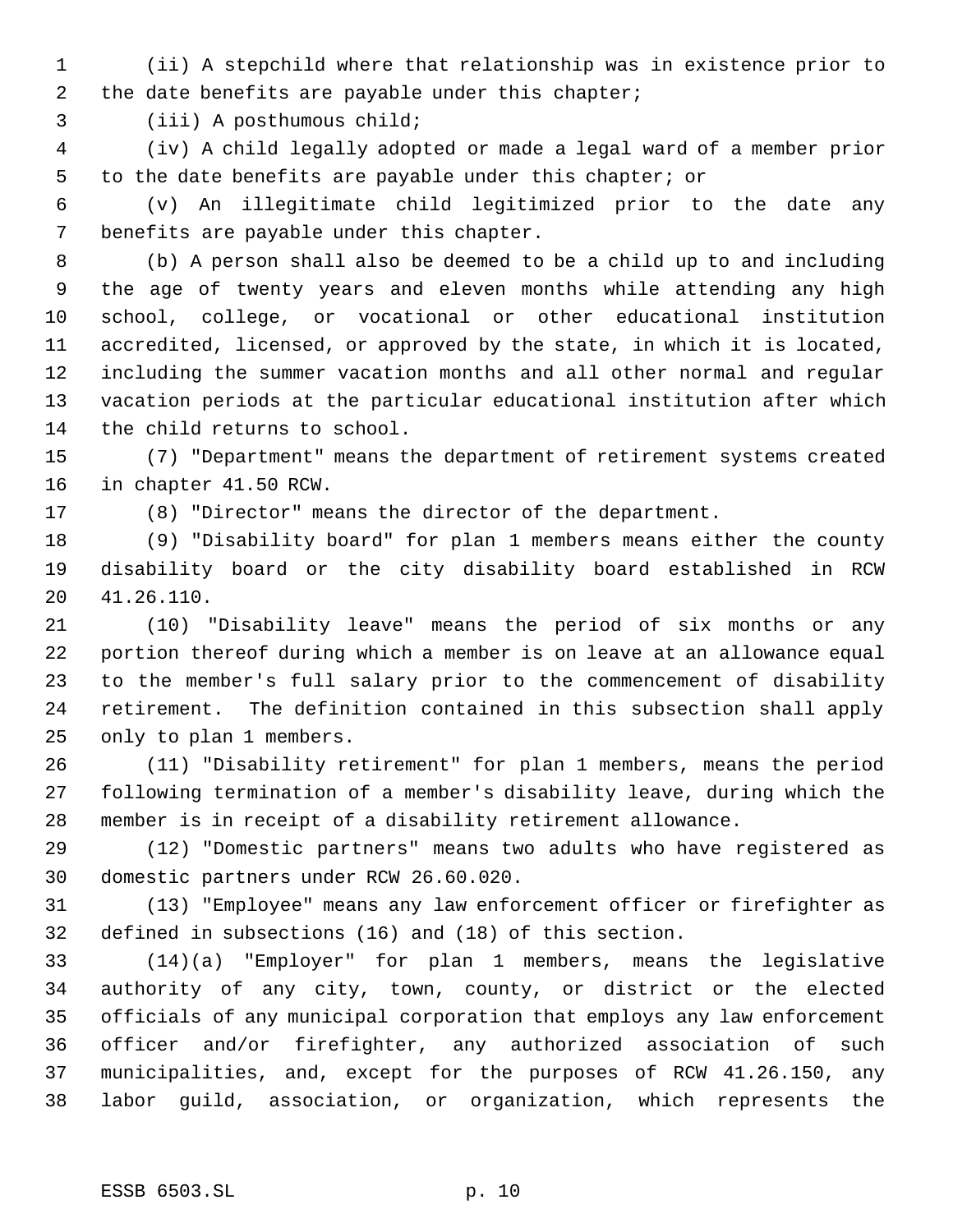firefighters or law enforcement officers of at least seven cities of over 20,000 population and the membership of each local lodge or division of which is composed of at least sixty percent law enforcement officers or firefighters as defined in this chapter.

 (b) "Employer" for plan 2 members, means the following entities to the extent that the entity employs any law enforcement officer and/or firefighter:

 (i) The legislative authority of any city, town, county, or district;

(ii) The elected officials of any municipal corporation;

 (iii) The governing body of any other general authority law 12 enforcement agency; or

 (iv) A four-year institution of higher education having a fully operational fire department as of January 1, 1996.

 (15)(a) "Final average salary" for plan 1 members, means (i) for a member holding the same position or rank for a minimum of twelve months preceding the date of retirement, the basic salary attached to such same position or rank at time of retirement; (ii) for any other member, including a civil service member who has not served a minimum of twelve months in the same position or rank preceding the date of retirement, the average of the greatest basic salaries payable to such member during any consecutive twenty-four month period within such member's last ten years of service for which service credit is allowed, computed by dividing the total basic salaries payable to such member during the selected twenty-four month period by twenty-four; (iii) in the case of disability of any member, the basic salary payable to such member at the time of disability retirement; (iv) in the case of a member who hereafter vests pursuant to RCW 41.26.090, the basic salary payable to such member at the time of vesting.

 (b) "Final average salary" for plan 2 members, means the monthly average of the member's basic salary for the highest consecutive sixty service credit months of service prior to such member's retirement, termination, or death. Periods constituting authorized unpaid leaves of absence may not be used in the calculation of final average salary.

 (c) In calculating final average salary under (a) or (b) of this 36 subsection, the department of retirement systems shall include any 37 compensation forgone by a member employed by a state agency or institution during the 2009-2011 fiscal biennium as a result of reduced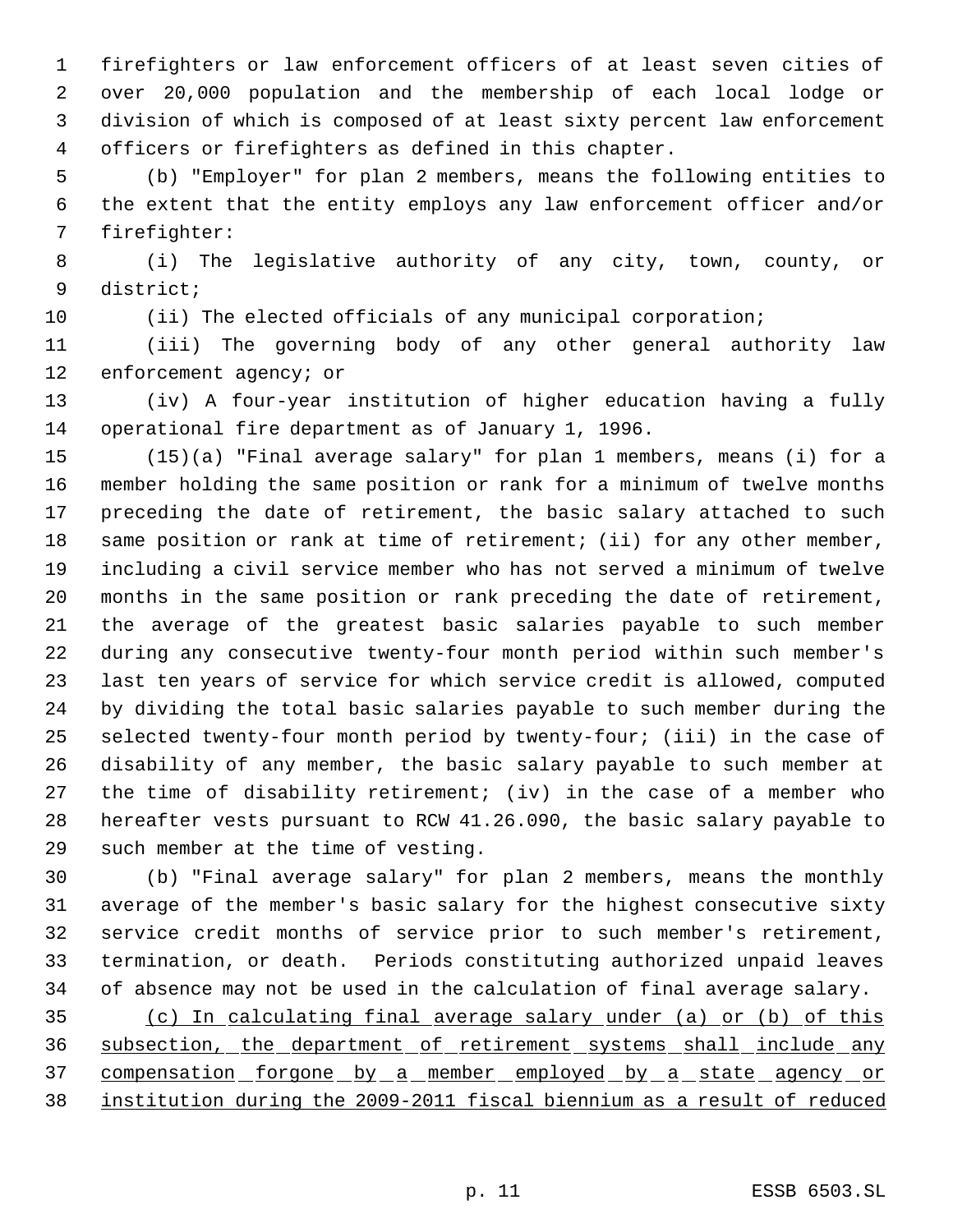1 work hours, mandatory or voluntary leave without pay, or temporary 2 layoffs if the reduced compensation is an integral part of the

employer's expenditure reduction efforts, as certified by the employer.

(16) "Firefighter" means:

 (a) Any person who is serving on a full time, fully compensated basis as a member of a fire department of an employer and who is serving in a position which requires passing a civil service 8 examination for firefighter, and who is actively employed as such;

 (b) Anyone who is actively employed as a full time firefighter where the fire department does not have a civil service examination;

(c) Supervisory firefighter personnel;

 (d) Any full time executive secretary of an association of fire protection districts authorized under RCW 52.12.031. The provisions of this subsection (16)(d) shall not apply to plan 2 members;

 (e) The executive secretary of a labor guild, association or 16 organization (which is an employer under ((RCW 41.26.030(14) as now or 17 hereafter - amended) subsection (14) of this section), if such individual has five years previous membership in a retirement system established in chapter 41.16 or 41.18 RCW. The provisions of this subsection (16)(e) shall not apply to plan 2 members;

 (f) Any person who is serving on a full time, fully compensated basis for an employer, as a fire dispatcher, in a department in which, on March 1, 1970, a dispatcher was required to have passed a civil service examination for firefighter;

 (g) Any person who on March 1, 1970, was employed on a full time, fully compensated basis by an employer, and who on May 21, 1971, was making retirement contributions under the provisions of chapter 41.16 or 41.18 RCW; and

 (h) Any person who is employed on a full-time, fully compensated basis by an employer as an emergency medical technician.

 (17) "General authority law enforcement agency" means any agency, department, or division of a municipal corporation, political subdivision, or other unit of local government of this state, and any agency, department, or division of state government, having as its primary function the detection and apprehension of persons committing infractions or violating the traffic or criminal laws in general, but not including the Washington state patrol. Such an agency, department, or division is distinguished from a limited authority law enforcement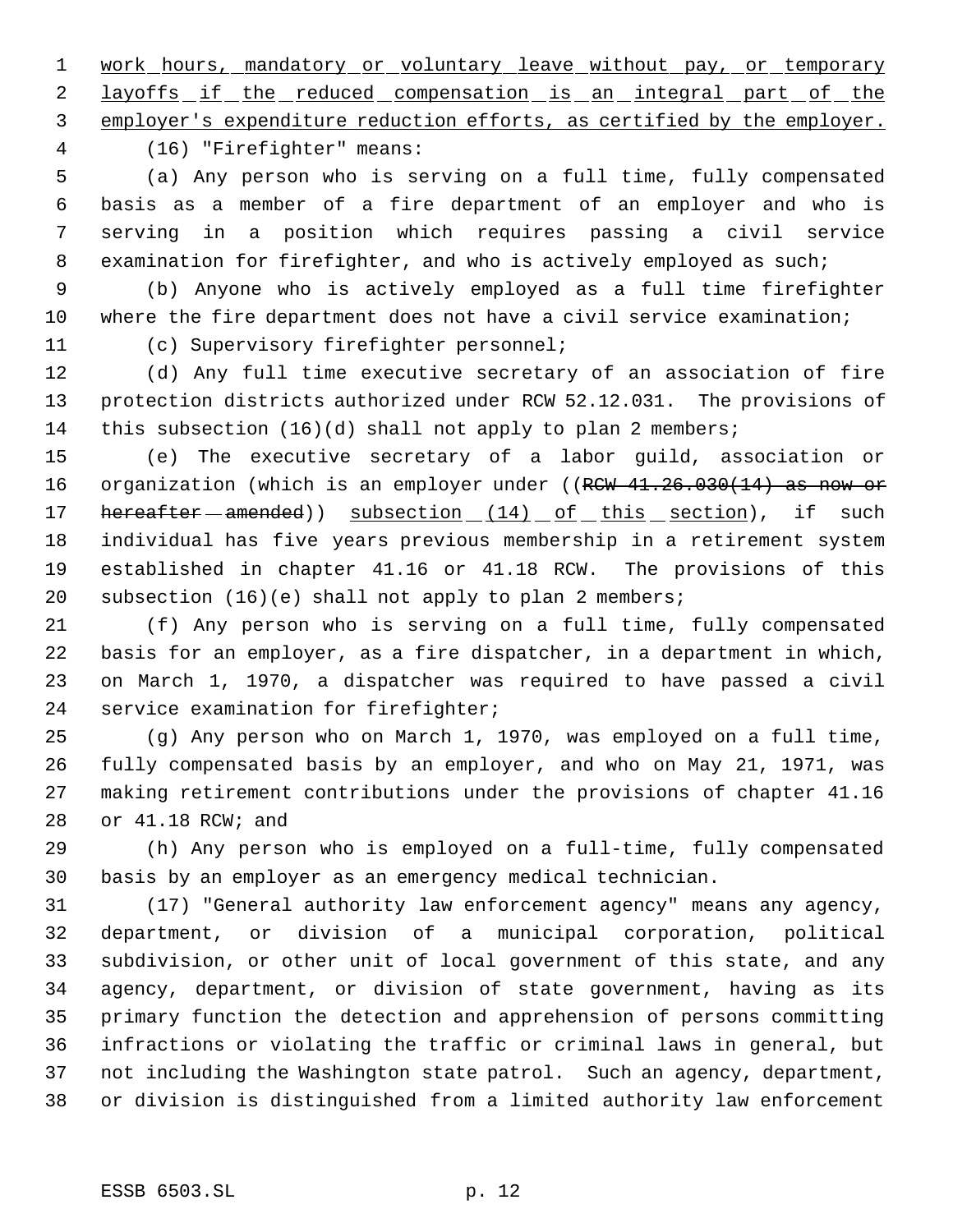agency having as one of its functions the apprehension or detection of persons committing infractions or violating the traffic or criminal laws relating to limited subject areas, including but not limited to, the state departments of natural resources and social and health services, the state gambling commission, the state lottery commission, the state parks and recreation commission, the state utilities and transportation commission, the state liquor control board, and the state department of corrections.

 (18) "Law enforcement officer" beginning January 1, 1994, means any person who is commissioned and employed by an employer on a full time, fully compensated basis to enforce the criminal laws of the state of Washington generally, with the following qualifications:

 (a) No person who is serving in a position that is basically clerical or secretarial in nature, and who is not commissioned shall be considered a law enforcement officer;

 (b) Only those deputy sheriffs, including those serving under a different title pursuant to county charter, who have successfully completed a civil service examination for deputy sheriff or the equivalent position, where a different title is used, and those persons serving in unclassified positions authorized by RCW 41.14.070 except a private secretary will be considered law enforcement officers;

 (c) Only such full time commissioned law enforcement personnel as have been appointed to offices, positions, or ranks in the police department which have been specifically created or otherwise expressly provided for and designated by city charter provision or by ordinance enacted by the legislative body of the city shall be considered city police officers;

 (d) The term "law enforcement officer" also includes the executive secretary of a labor guild, association or organization (which is an 30 employer under ((RCW 41.26.030(14))) subsection (14) of this section) if that individual has five years previous membership in the retirement system established in chapter 41.20 RCW. The provisions of this subsection (18)(d) shall not apply to plan 2 members; and

 (e) The term "law enforcement officer" also includes a person employed on or after January 1, 1993, as a public safety officer or director of public safety, so long as the job duties substantially involve only either police or fire duties, or both, and no other duties in a city or town with a population of less than ten thousand. The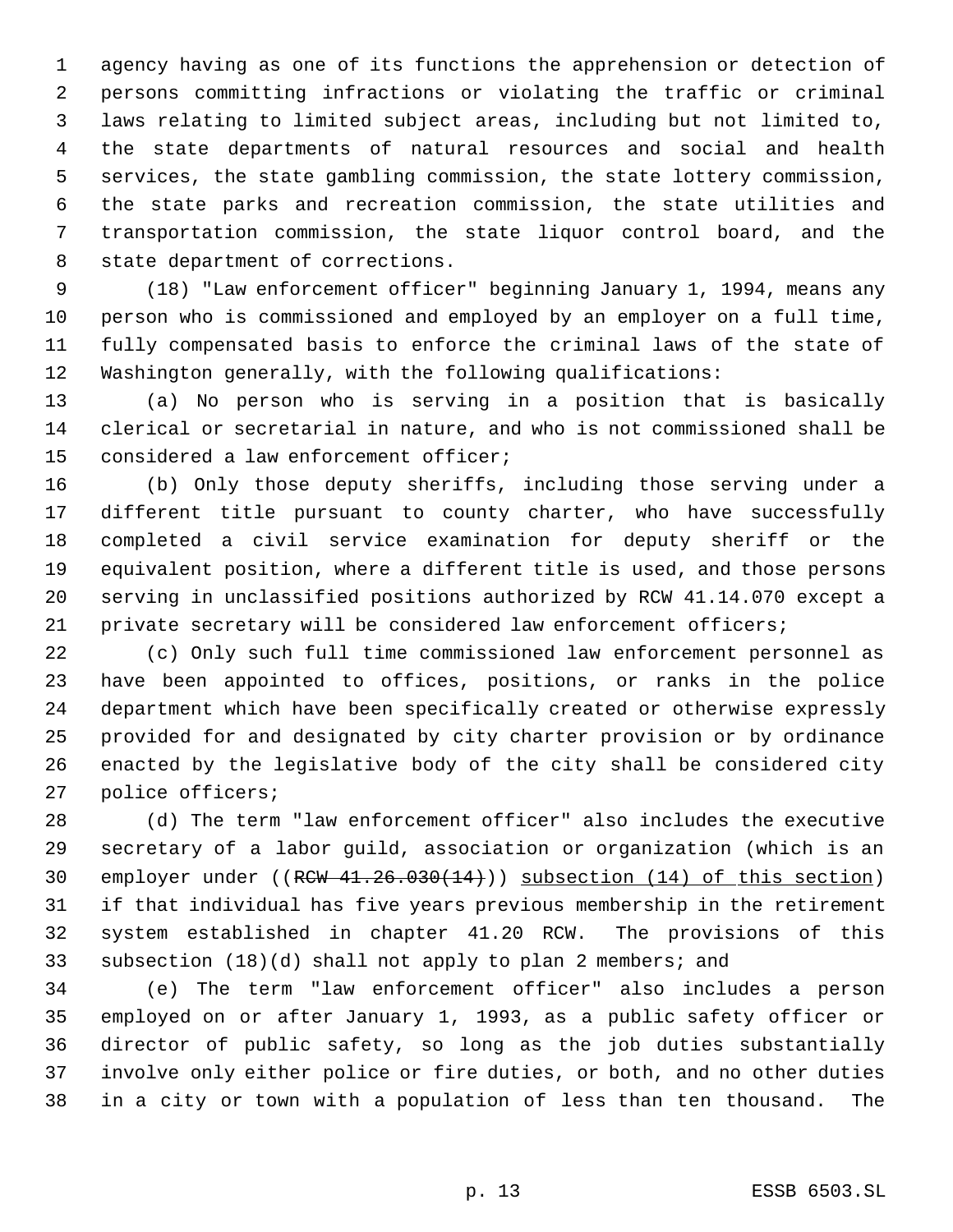provisions of this subsection (18)(e) shall not apply to any public safety officer or director of public safety who is receiving a retirement allowance under this chapter as of May 12, 1993.

 (19) "Medical services" for plan 1 members, shall include the following as minimum services to be provided. Reasonable charges for these services shall be paid in accordance with RCW 41.26.150.

 (a) Hospital expenses: These are the charges made by a hospital, in its own behalf, for

 (i) Board and room not to exceed semiprivate room rate unless private room is required by the attending physician due to the condition of the patient.

 (ii) Necessary hospital services, other than board and room, furnished by the hospital.

 (b) Other medical expenses: The following charges are considered "other medical expenses", provided that they have not been considered as "hospital expenses".

(i) The fees of the following:

 (A) A physician or surgeon licensed under the provisions of chapter 18.71 RCW;

 (B) An osteopathic physician and surgeon licensed under the provisions of chapter 18.57 RCW;

 (C) A chiropractor licensed under the provisions of chapter 18.25 RCW.

 (ii) The charges of a registered graduate nurse other than a nurse who ordinarily resides in the member's home, or is a member of the family of either the member or the member's spouse.

(iii) The charges for the following medical services and supplies:

(A) Drugs and medicines upon a physician's prescription;

(B) Diagnostic X-ray and laboratory examinations;

(C) X-ray, radium, and radioactive isotopes therapy;

(D) Anesthesia and oxygen;

 (E) Rental of iron lung and other durable medical and surgical equipment;

(F) Artificial limbs and eyes, and casts, splints, and trusses;

 (G) Professional ambulance service when used to transport the member to or from a hospital when injured by an accident or stricken by a disease;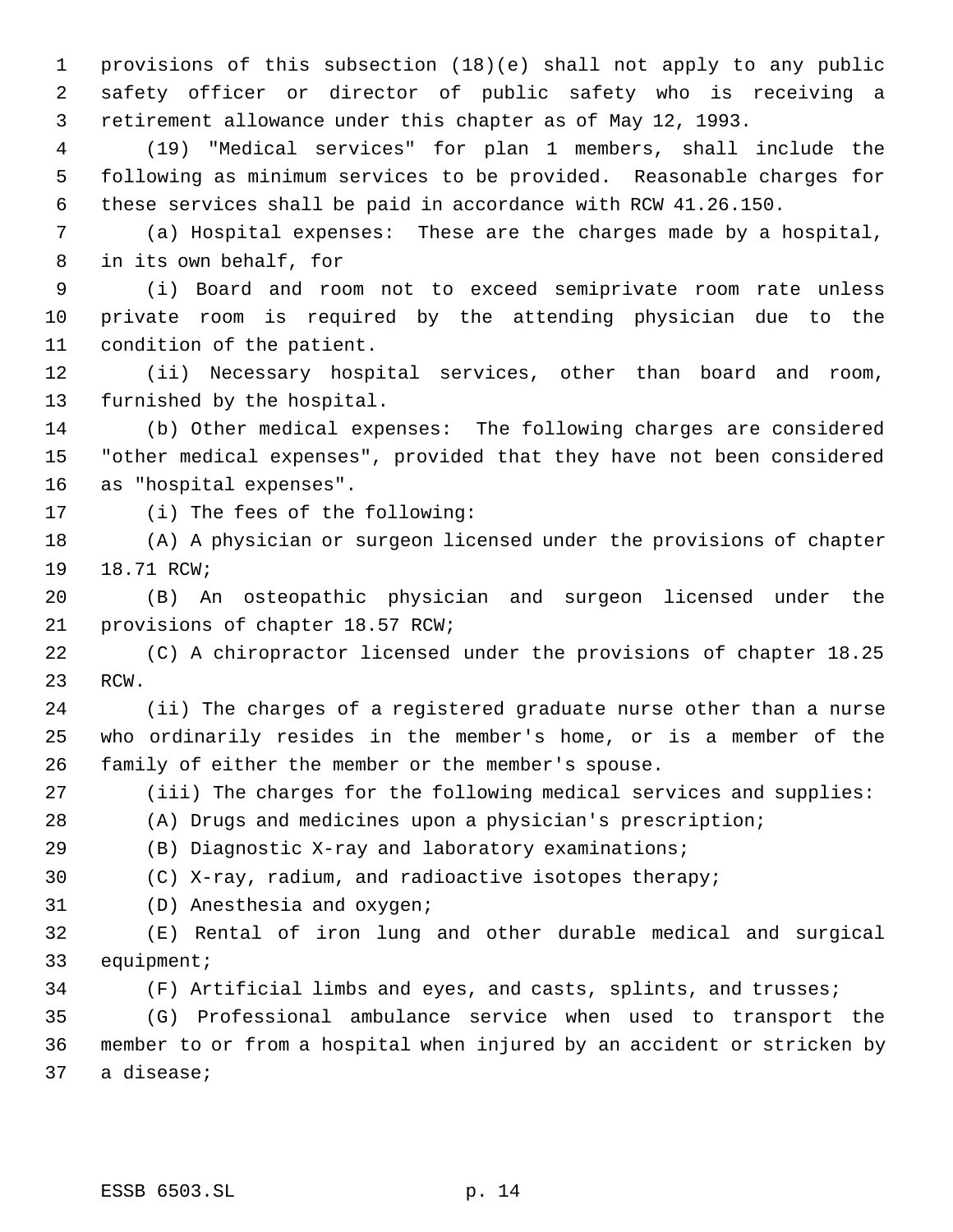(H) Dental charges incurred by a member who sustains an accidental injury to his or her teeth and who commences treatment by a legally licensed dentist within ninety days after the accident;

(I) Nursing home confinement or hospital extended care facility;

(J) Physical therapy by a registered physical therapist;

 (K) Blood transfusions, including the cost of blood and blood plasma not replaced by voluntary donors;

 (L) An optometrist licensed under the provisions of chapter 18.53 RCW.

 (20) "Member" means any firefighter, law enforcement officer, or other person as would apply under subsections (16) or (18) of this section whose membership is transferred to the Washington law enforcement officers' and firefighters' retirement system on or after March 1, 1970, and every law enforcement officer and firefighter who is employed in that capacity on or after such date.

 (21) "Plan 1" means the law enforcement officers' and firefighters' retirement system, plan 1 providing the benefits and funding provisions covering persons who first became members of the system prior to October 1, 1977.

 (22) "Plan 2" means the law enforcement officers' and firefighters' retirement system, plan 2 providing the benefits and funding provisions covering persons who first became members of the system on and after October 1, 1977.

 (23) "Position" means the employment held at any particular time, which may or may not be the same as civil service rank.

 (24) "Regular interest" means such rate as the director may determine.

 (25) "Retiree" for persons who establish membership in the retirement system on or after October 1, 1977, means any member in receipt of a retirement allowance or other benefit provided by this chapter resulting from service rendered to an employer by such member.

 (26) "Retirement fund" means the "Washington law enforcement officers' and firefighters' retirement system fund" as provided for herein.

 (27) "Retirement system" means the "Washington law enforcement officers' and firefighters' retirement system" provided herein.

 (28)(a) "Service" for plan 1 members, means all periods of employment for an employer as a firefighter or law enforcement officer,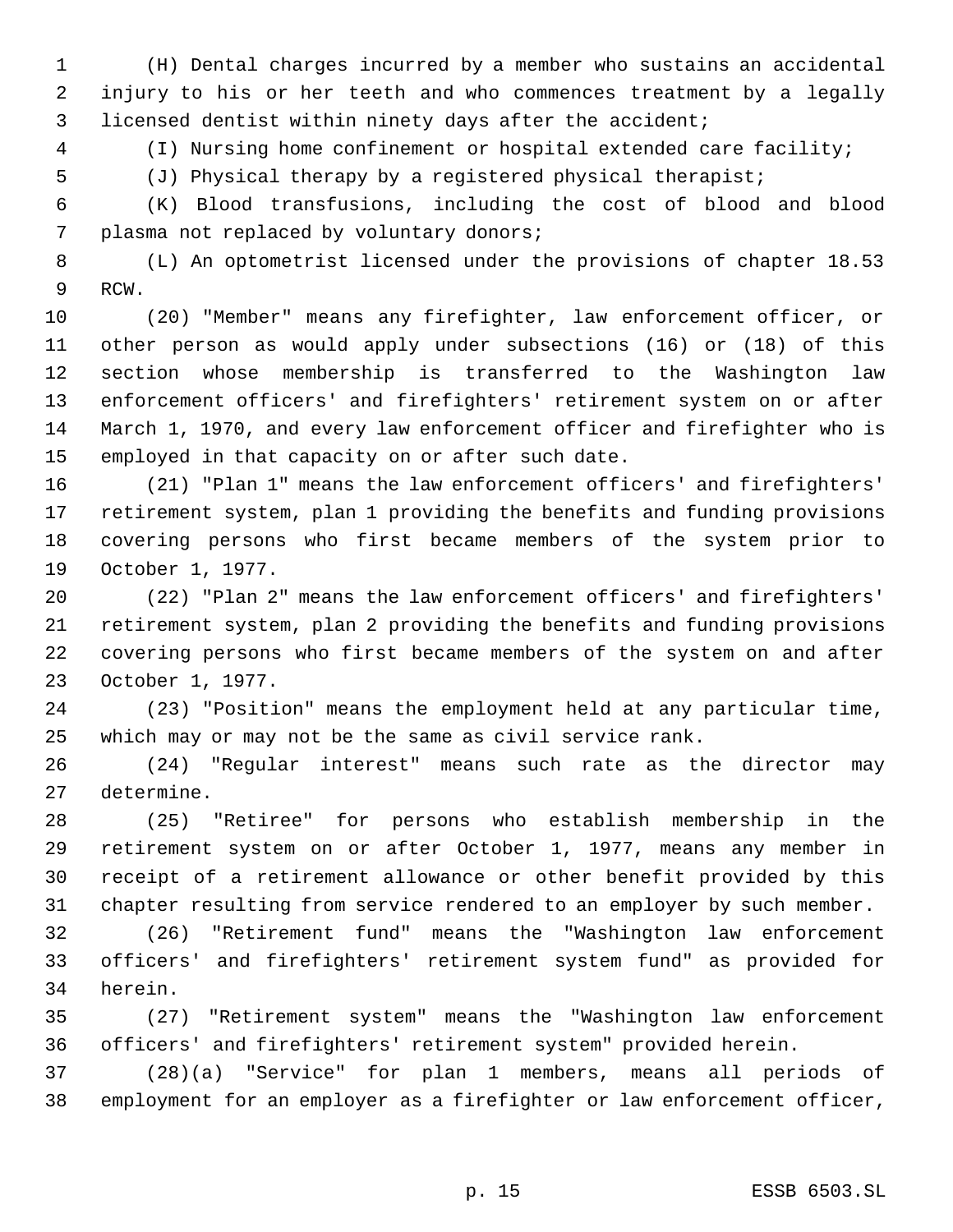for which compensation is paid, together with periods of suspension not exceeding thirty days in duration. For the purposes of this chapter service shall also include service in the armed forces of the United States as provided in RCW 41.26.190. Credit shall be allowed for all service credit months of service rendered by a member from and after the member's initial commencement of employment as a firefighter or law enforcement officer, during which the member worked for seventy or more hours, or was on disability leave or disability retirement. Only service credit months of service shall be counted in the computation of any retirement allowance or other benefit provided for in this chapter.

 (i) For members retiring after May 21, 1971 who were employed under the coverage of a prior pension act before March 1, 1970, "service" shall also include (A) such military service not exceeding five years as was creditable to the member as of March 1, 1970, under the member's particular prior pension act, and (B) such other periods of service as were then creditable to a particular member under the provisions of RCW 41.18.165, 41.20.160, or 41.20.170. However, in no event shall credit be allowed for any service rendered prior to March 1, 1970, where the member at the time of rendition of such service was employed in a position covered by a prior pension act, unless such service, at the time credit is claimed therefor, is also creditable under the provisions of such prior act.

 (ii) A member who is employed by two employers at the same time shall only be credited with service to one such employer for any month during which the member rendered such dual service.

 (b) "Service" for plan 2 members, means periods of employment by a member for one or more employers for which basic salary is earned for ninety or more hours per calendar month which shall constitute a service credit month. Periods of employment by a member for one or more employers for which basic salary is earned for at least seventy hours but less than ninety hours per calendar month shall constitute one-half service credit month. Periods of employment by a member for one or more employers for which basic salary is earned for less than seventy hours shall constitute a one-quarter service credit month.

 Members of the retirement system who are elected or appointed to a state elective position may elect to continue to be members of this retirement system.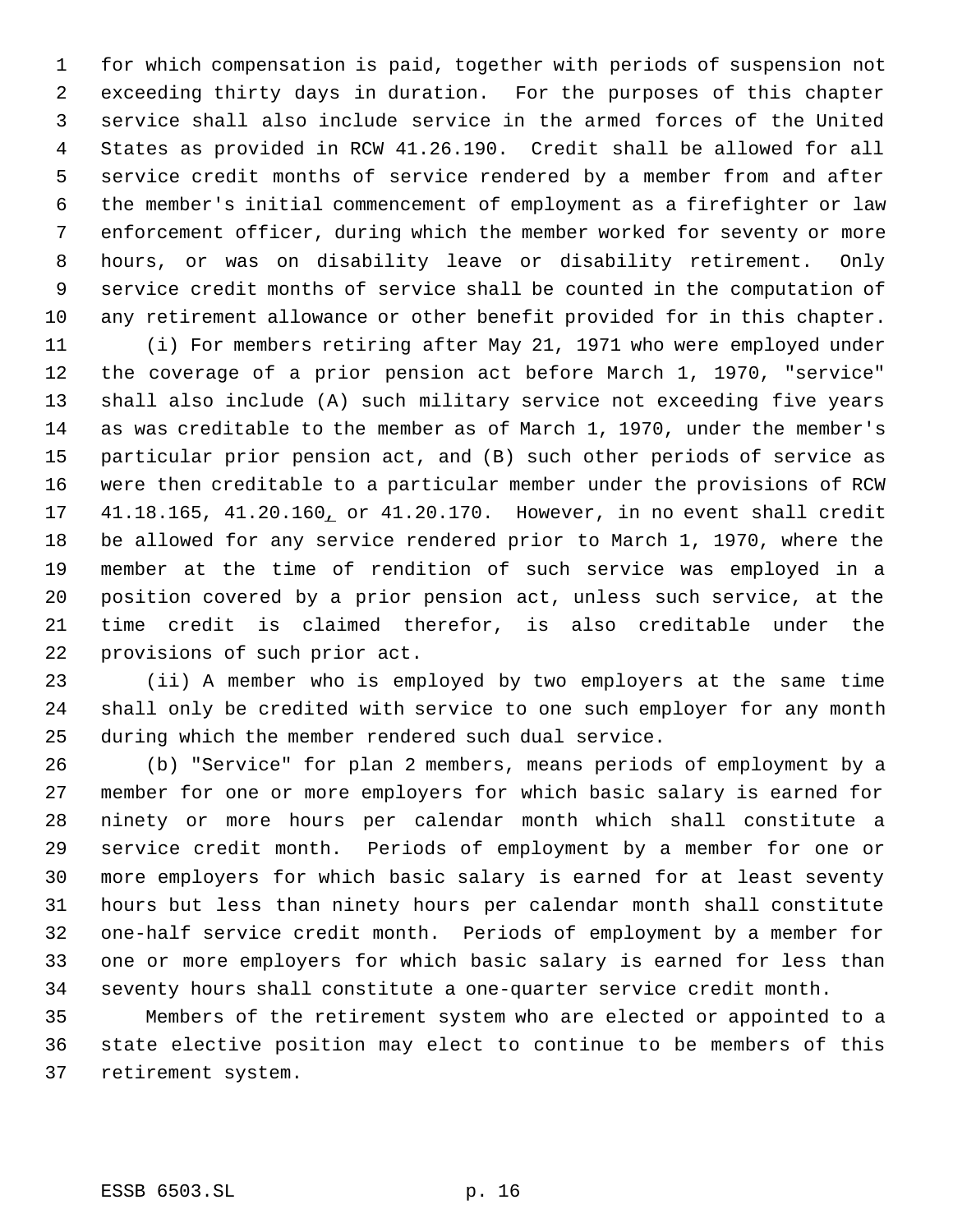Service credit years of service shall be determined by dividing the total number of service credit months of service by twelve. Any fraction of a service credit year of service as so determined shall be taken into account in the computation of such retirement allowance or benefits.

 If a member receives basic salary from two or more employers during any calendar month, the individual shall receive one service credit month's service credit during any calendar month in which multiple service for ninety or more hours is rendered; or one-half service credit month's service credit during any calendar month in which multiple service for at least seventy hours but less than ninety hours is rendered; or one-quarter service credit month during any calendar month in which multiple service for less than seventy hours is rendered.

 (29) "Service credit month" means a full service credit month or an accumulation of partial service credit months that are equal to one.

 (30) "Service credit year" means an accumulation of months of service credit which is equal to one when divided by twelve.

 (31) "State actuary" or "actuary" means the person appointed pursuant to RCW 44.44.010(2).

 (32) "State elective position" means any position held by any person elected or appointed to statewide office or elected or appointed as a member of the legislature.

 (33) "Surviving spouse" means the surviving widow or widower of a member. "Surviving spouse" shall not include the divorced spouse of a member except as provided in RCW 41.26.162.

 **Sec. 7.** RCW 41.32.010 and 2008 c 204 s 1 and 2008 c 175 s 1 are each reenacted and amended to read as follows:

 As used in this chapter, unless a different meaning is plainly required by the context:

 (1)(a) "Accumulated contributions" for plan 1 members, means the sum of all regular annuity contributions and, except for the purpose of withdrawal at the time of retirement, any amount paid under RCW 41.50.165(2) with regular interest thereon.

 (b) "Accumulated contributions" for plan 2 members, means the sum of all contributions standing to the credit of a member in the member's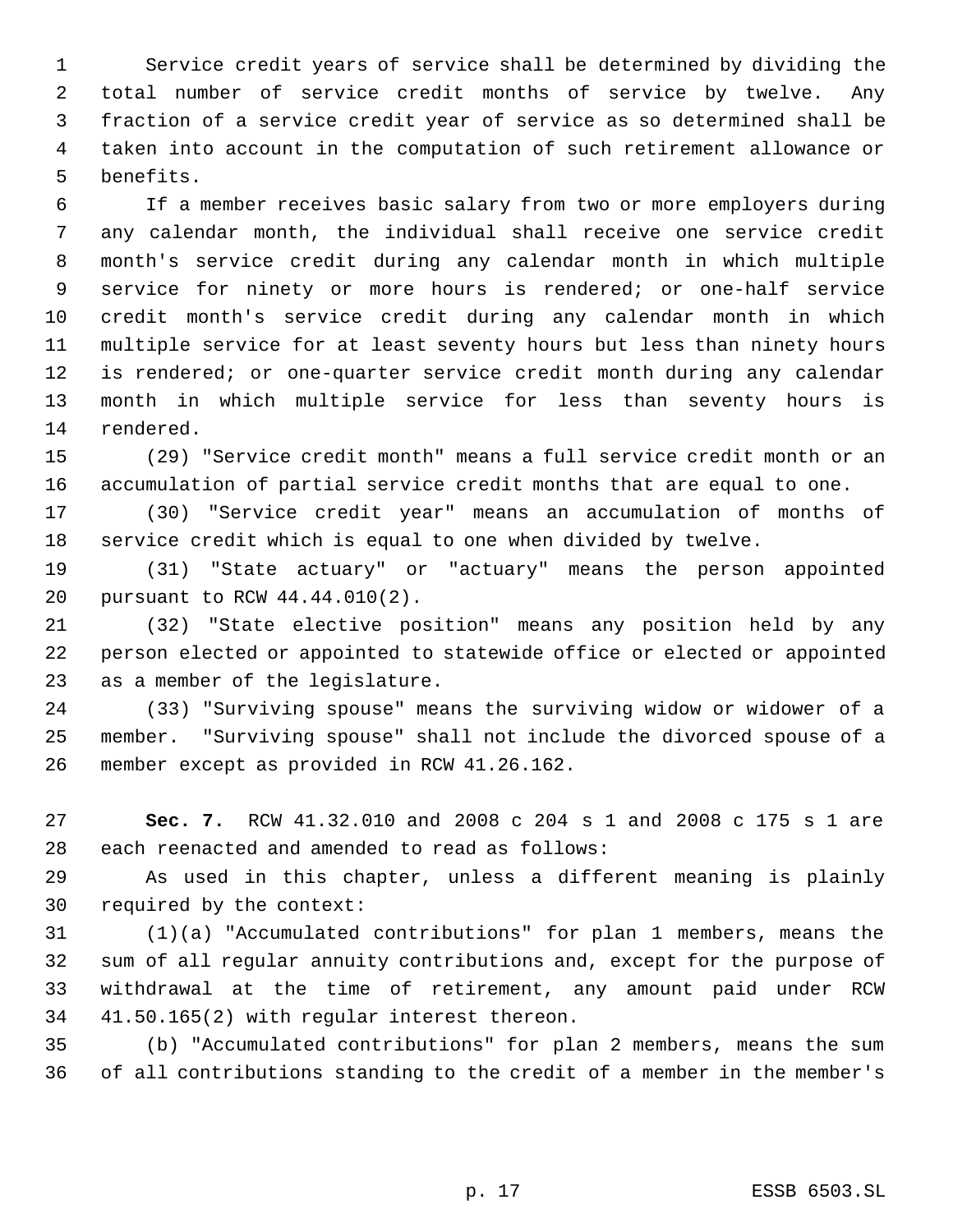individual account, including any amount paid under RCW 41.50.165(2), together with the regular interest thereon.

 (2) "Actuarial equivalent" means a benefit of equal value when computed upon the basis of such mortality tables and regulations as shall be adopted by the director and regular interest.

 (3) "Annuity" means the moneys payable per year during life by reason of accumulated contributions of a member.

 (4) "Member reserve" means the fund in which all of the accumulated contributions of members are held.

 (5)(a) "Beneficiary" for plan 1 members, means any person in receipt of a retirement allowance or other benefit provided by this chapter.

 (b) "Beneficiary" for plan 2 and plan 3 members, means any person in receipt of a retirement allowance or other benefit provided by this chapter resulting from service rendered to an employer by another person.

 (6) "Contract" means any agreement for service and compensation between a member and an employer.

 (7) "Creditable service" means membership service plus prior service for which credit is allowable. This subsection shall apply only to plan 1 members.

 (8) "Dependent" means receiving one-half or more of support from a member.

 (9) "Disability allowance" means monthly payments during disability. This subsection shall apply only to plan 1 members.

(10)(a) "Earnable compensation" for plan 1 members, means:

 (i) All salaries and wages paid by an employer to an employee member of the retirement system for personal services rendered during a fiscal year. In all cases where compensation includes maintenance the employer shall fix the value of that part of the compensation not paid in money.

 (ii) For an employee member of the retirement system teaching in an extended school year program, two consecutive extended school years, as defined by the employer school district, may be used as the annual period for determining earnable compensation in lieu of the two fiscal years.

(iii) "Earnable compensation" for plan 1 members also includes the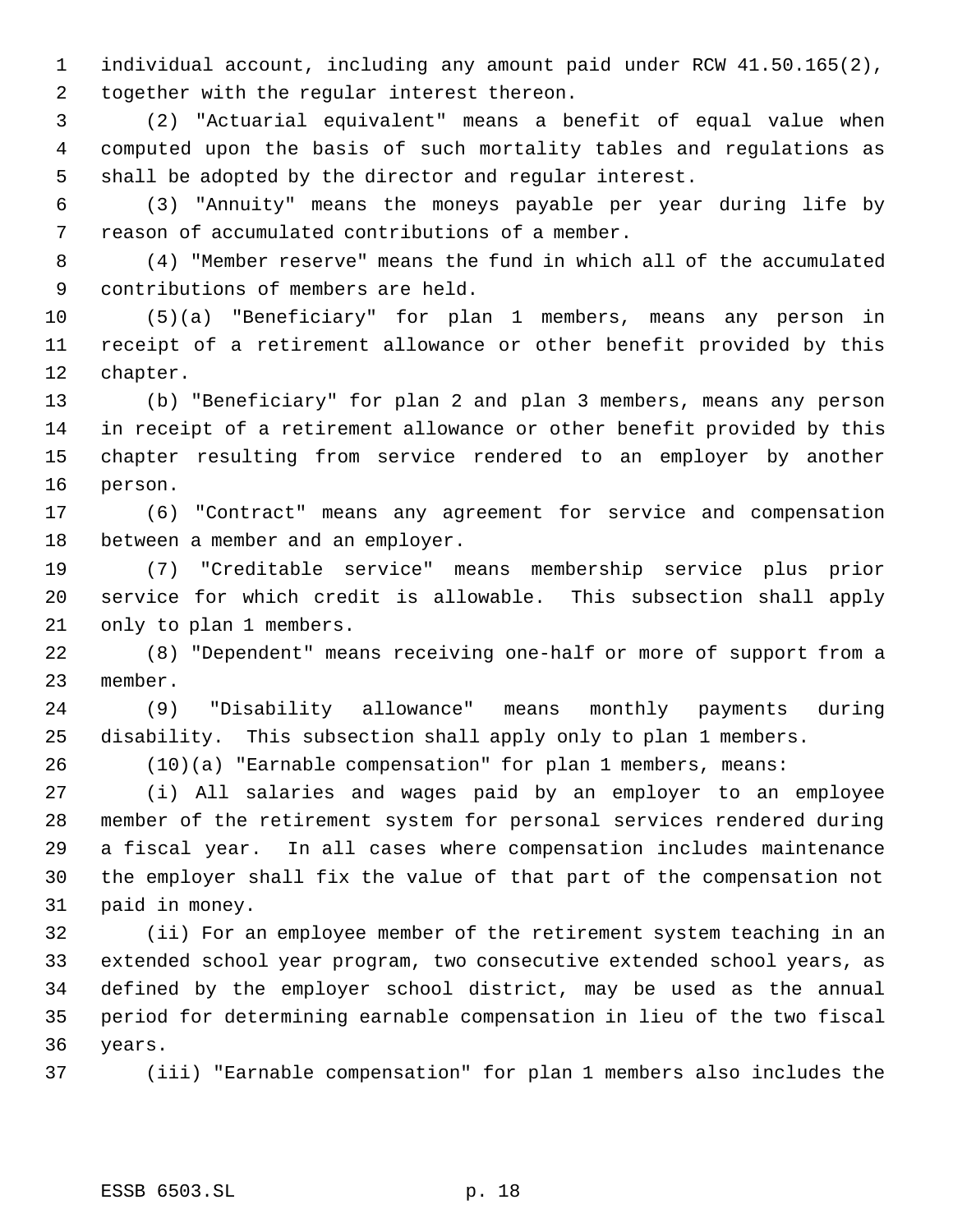following actual or imputed payments, which are not paid for personal services:

 (A) Retroactive payments to an individual by an employer on reinstatement of the employee in a position, or payments by an employer to an individual in lieu of reinstatement in a position which are awarded or granted as the equivalent of the salary or wages which the individual would have earned during a payroll period shall be considered earnable compensation and the individual shall receive the equivalent service credit.

 (B) If a leave of absence, without pay, is taken by a member for the purpose of serving as a member of the state legislature, and such member has served in the legislature five or more years, the salary which would have been received for the position from which the leave of absence was taken shall be considered as compensation earnable if the employee's contribution thereon is paid by the employee. In addition, where a member has been a member of the state legislature for five or more years, earnable compensation for the member's two highest compensated consecutive years of service shall include a sum not to exceed thirty-six hundred dollars for each of such two consecutive years, regardless of whether or not legislative service was rendered during those two years.

 (iv) For members employed less than full time under written contract with a school district, or community college district, in an instructional position, for which the member receives service credit of less than one year in all of the years used to determine the earnable compensation used for computing benefits due under RCW 41.32.497, 41.32.498, and 41.32.520, the member may elect to have earnable compensation defined as provided in RCW 41.32.345. For the purposes of this subsection, the term "instructional position" means a position in which more than seventy-five percent of the member's time is spent as a classroom instructor (including office hours), a librarian, a psychologist, a social worker, a nurse, a physical therapist, an occupational therapist, a speech language pathologist or audiologist, or a counselor. Earnable compensation shall be so defined only for the purpose of the calculation of retirement benefits and only as necessary to insure that members who receive fractional service credit under RCW 41.32.270 receive benefits proportional to those received by members who have received full-time service credit.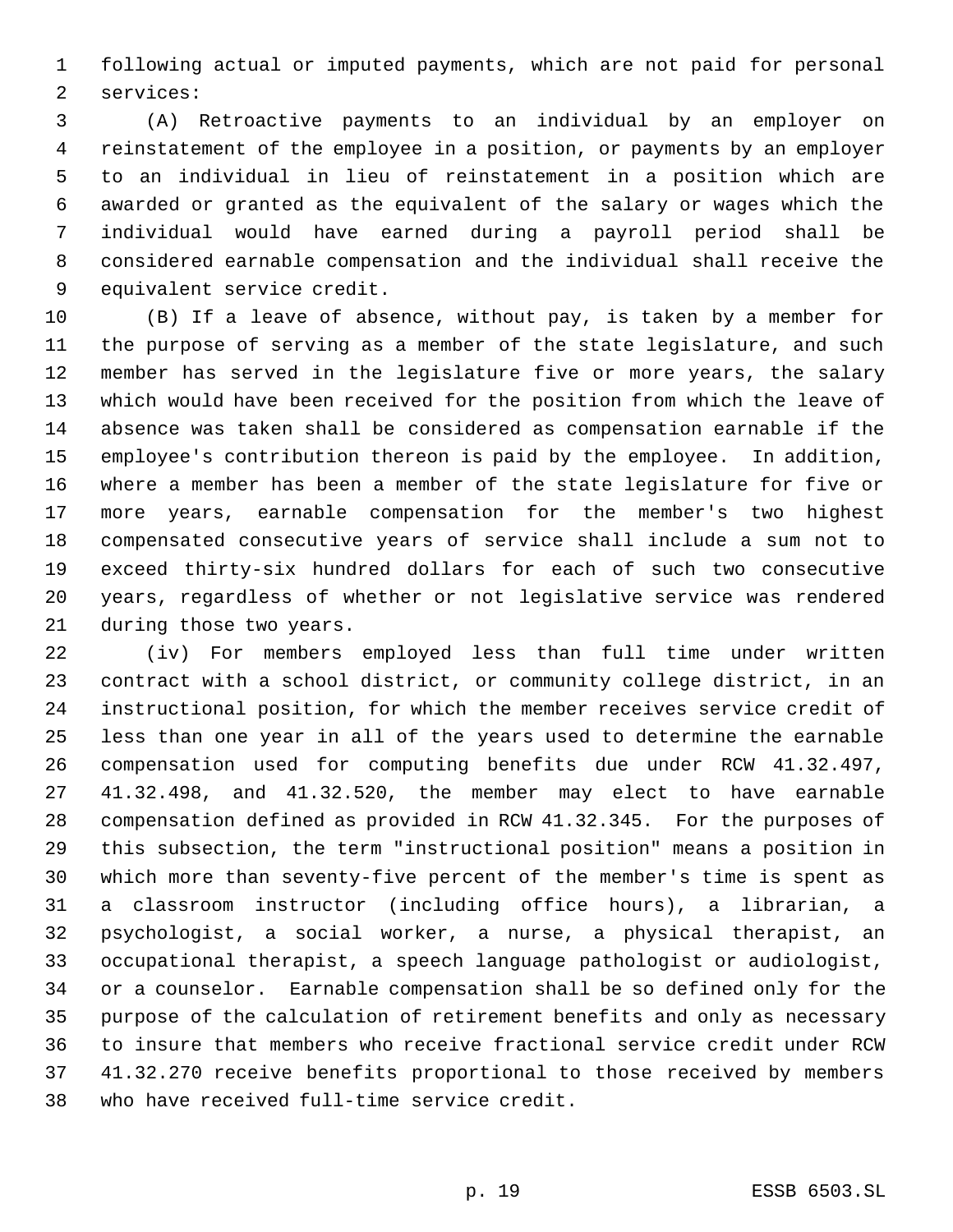- 
- (v) "Earnable compensation" does not include:

 (A) Remuneration for unused sick leave authorized under RCW 41.04.340, 28A.400.210, or 28A.310.490;

 4 (B) Remuneration for unused annual leave in excess of thirty days as authorized by RCW 43.01.044 and 43.01.041.

 (b) "Earnable compensation" for plan 2 and plan 3 members, means salaries or wages earned by a member during a payroll period for personal services, including overtime payments, and shall include wages and salaries deferred under provisions established pursuant to sections 403(b), 414(h), and 457 of the United States Internal Revenue Code, but shall exclude lump sum payments for deferred annual sick leave, unused accumulated vacation, unused accumulated annual leave, or any form of severance pay.

 "Earnable compensation" for plan 2 and plan 3 members also includes the following actual or imputed payments which, except in the case of (b)(ii)(B) of this subsection, are not paid for personal services:

 (i) Retroactive payments to an individual by an employer on reinstatement of the employee in a position or payments by an employer to an individual in lieu of reinstatement in a position which are awarded or granted as the equivalent of the salary or wages which the individual would have earned during a payroll period shall be considered earnable compensation, to the extent provided above, and the individual shall receive the equivalent service credit.

 (ii) In any year in which a member serves in the legislature the member shall have the option of having such member's earnable compensation be the greater of:

 (A) The earnable compensation the member would have received had such member not served in the legislature; or

 (B) Such member's actual earnable compensation received for teaching and legislative service combined. Any additional contributions to the retirement system required because compensation earnable under (b)(ii)(A) of this subsection is greater than compensation earnable under (b)(ii)(B) of this subsection shall be paid by the member for both member and employer contributions.

 (c) In calculating earnable compensation under (a) or (b) of this 36 subsection, the department of retirement systems shall include any 37 compensation forgone by a member employed by a state agency or institution during the 2009-2011 fiscal biennium as a result of reduced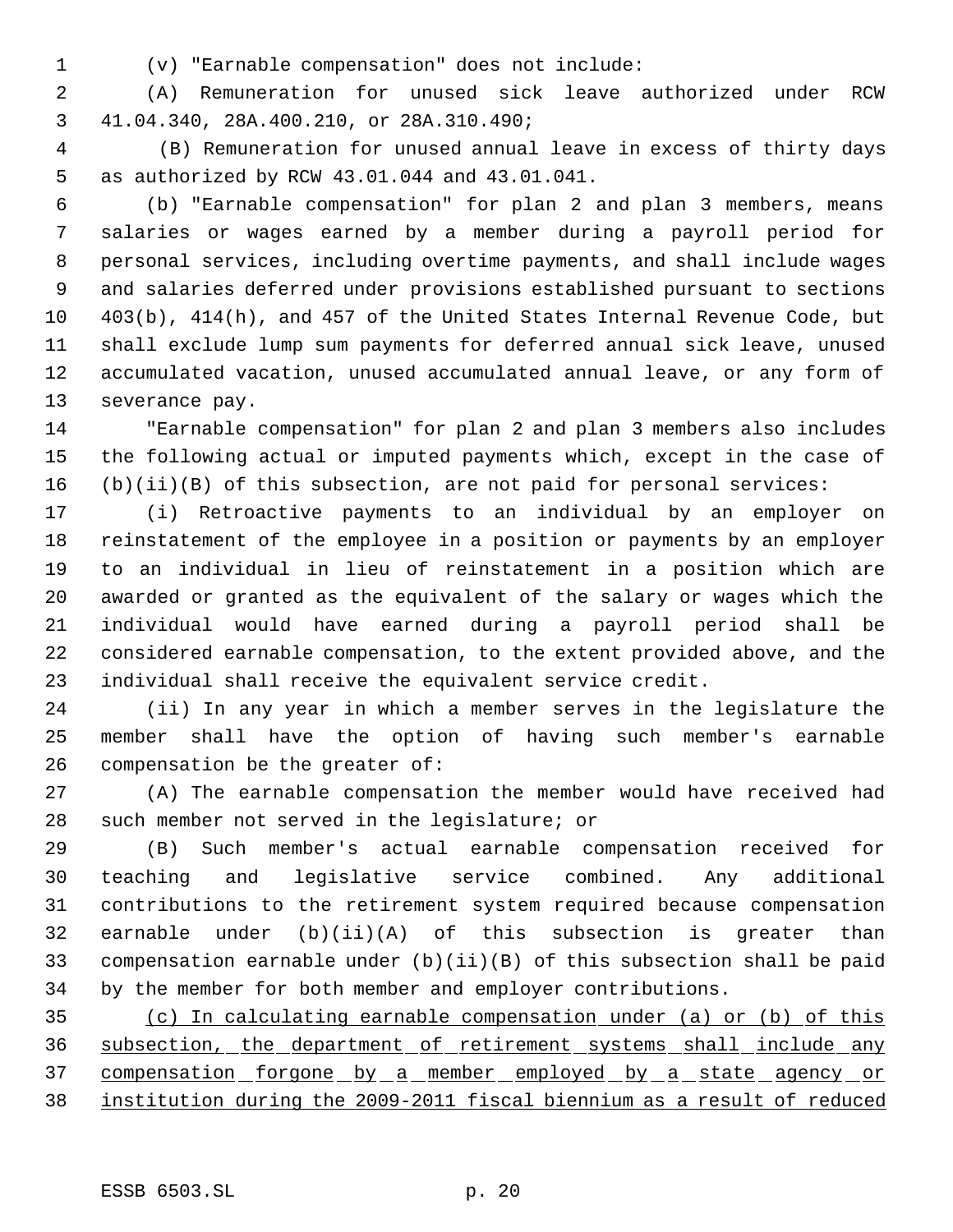1 work hours, mandatory or voluntary leave without pay, or temporary 2 layoffs if the reduced compensation is an integral part of the employer's expenditure reduction efforts, as certified by the employer.

 (11) "Employer" means the state of Washington, the school district, or any agency of the state of Washington by which the member is paid.

 6 (12) "Fiscal year" means a year which begins July 1st and ends June 30th of the following year.

 (13) "Former state fund" means the state retirement fund in operation for teachers under chapter 187, Laws of 1923, as amended.

 (14) "Local fund" means any of the local retirement funds for teachers operated in any school district in accordance with the provisions of chapter 163, Laws of 1917 as amended.

 (15) "Member" means any teacher included in the membership of the retirement system who has not been removed from membership under RCW 41.32.878 or 41.32.768. Also, any other employee of the public schools who, on July 1, 1947, had not elected to be exempt from membership and who, prior to that date, had by an authorized payroll deduction, contributed to the member reserve.

 (16) "Membership service" means service rendered subsequent to the first day of eligibility of a person to membership in the retirement system: PROVIDED, That where a member is employed by two or more employers the individual shall receive no more than one service credit month during any calendar month in which multiple service is rendered. The provisions of this subsection shall apply only to plan 1 members.

 (17) "Pension" means the moneys payable per year during life from the pension reserve.

 (18) "Pension reserve" is a fund in which shall be accumulated an actuarial reserve adequate to meet present and future pension liabilities of the system and from which all pension obligations are to be paid.

 (19) "Prior service" means service rendered prior to the first date of eligibility to membership in the retirement system for which credit is allowable. The provisions of this subsection shall apply only to plan 1 members.

 (20) "Prior service contributions" means contributions made by a member to secure credit for prior service. The provisions of this subsection shall apply only to plan 1 members.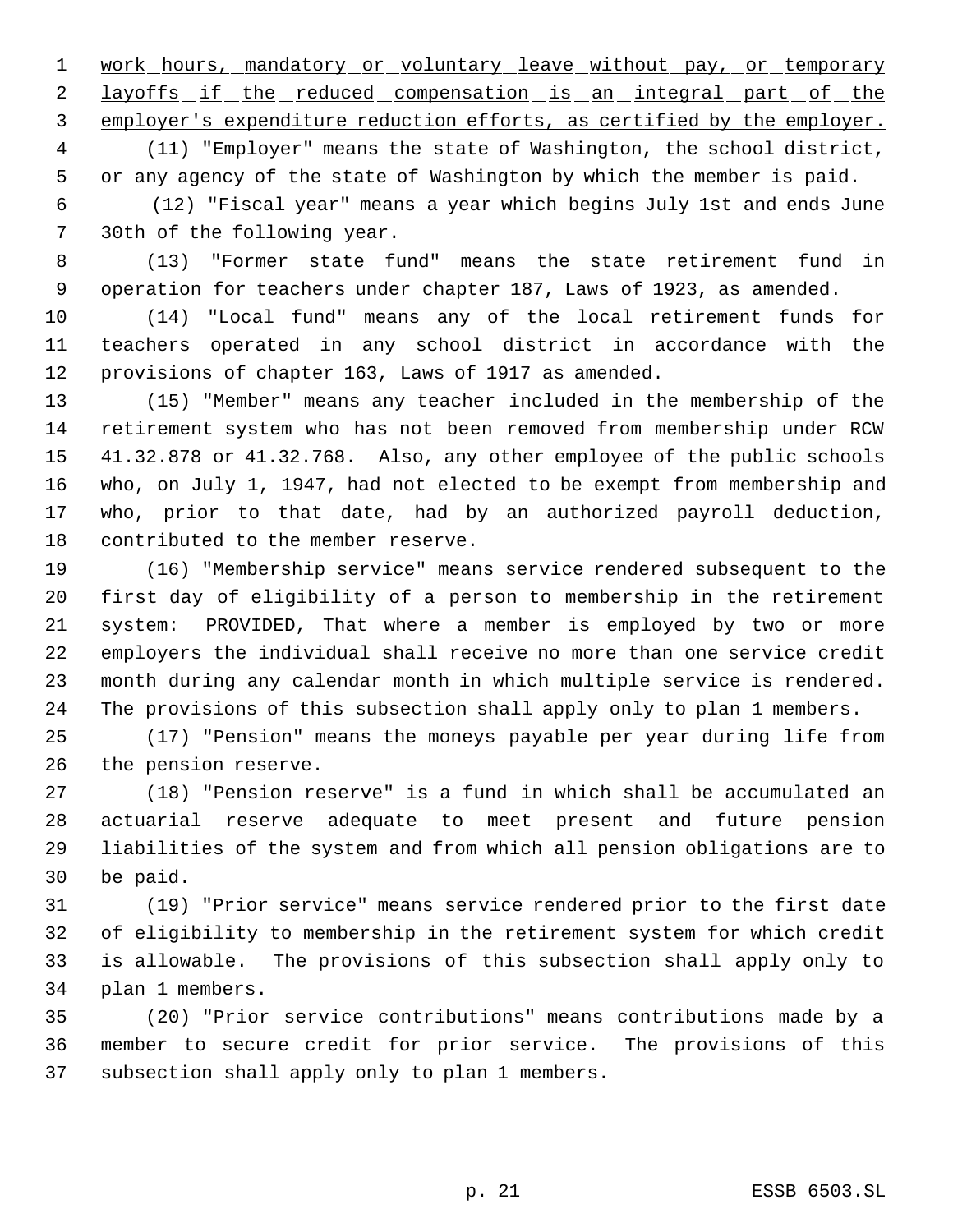(21) "Public school" means any institution or activity operated by the state of Washington or any instrumentality or political subdivision thereof employing teachers, except the University of Washington and Washington State University.

 (22) "Regular contributions" means the amounts required to be deducted from the compensation of a member and credited to the member's individual account in the member reserve. This subsection shall apply only to plan 1 members.

 (23) "Regular interest" means such rate as the director may determine.

 (24)(a) "Retirement allowance" for plan 1 members, means monthly payments based on the sum of annuity and pension, or any optional benefits payable in lieu thereof.

 (b) "Retirement allowance" for plan 2 and plan 3 members, means monthly payments to a retiree or beneficiary as provided in this chapter.

 (25) "Retirement system" means the Washington state teachers' retirement system.

 (26)(a) "Service" for plan 1 members means the time during which a member has been employed by an employer for compensation.

 (i) If a member is employed by two or more employers the individual shall receive no more than one service credit month during any calendar month in which multiple service is rendered.

 (ii) As authorized by RCW 28A.400.300, up to forty-five days of sick leave may be creditable as service solely for the purpose of determining eligibility to retire under RCW 41.32.470.

 (iii) As authorized in RCW 41.32.065, service earned in an out-of- state retirement system that covers teachers in public schools may be applied solely for the purpose of determining eligibility to retire under RCW 41.32.470.

 (b) "Service" for plan 2 and plan 3 members, means periods of employment by a member for one or more employers for which earnable compensation is earned subject to the following conditions:

 (i) A member employed in an eligible position or as a substitute shall receive one service credit month for each month of September through August of the following year if he or she earns earnable compensation for eight hundred ten or more hours during that period and is employed during nine of those months, except that a member may not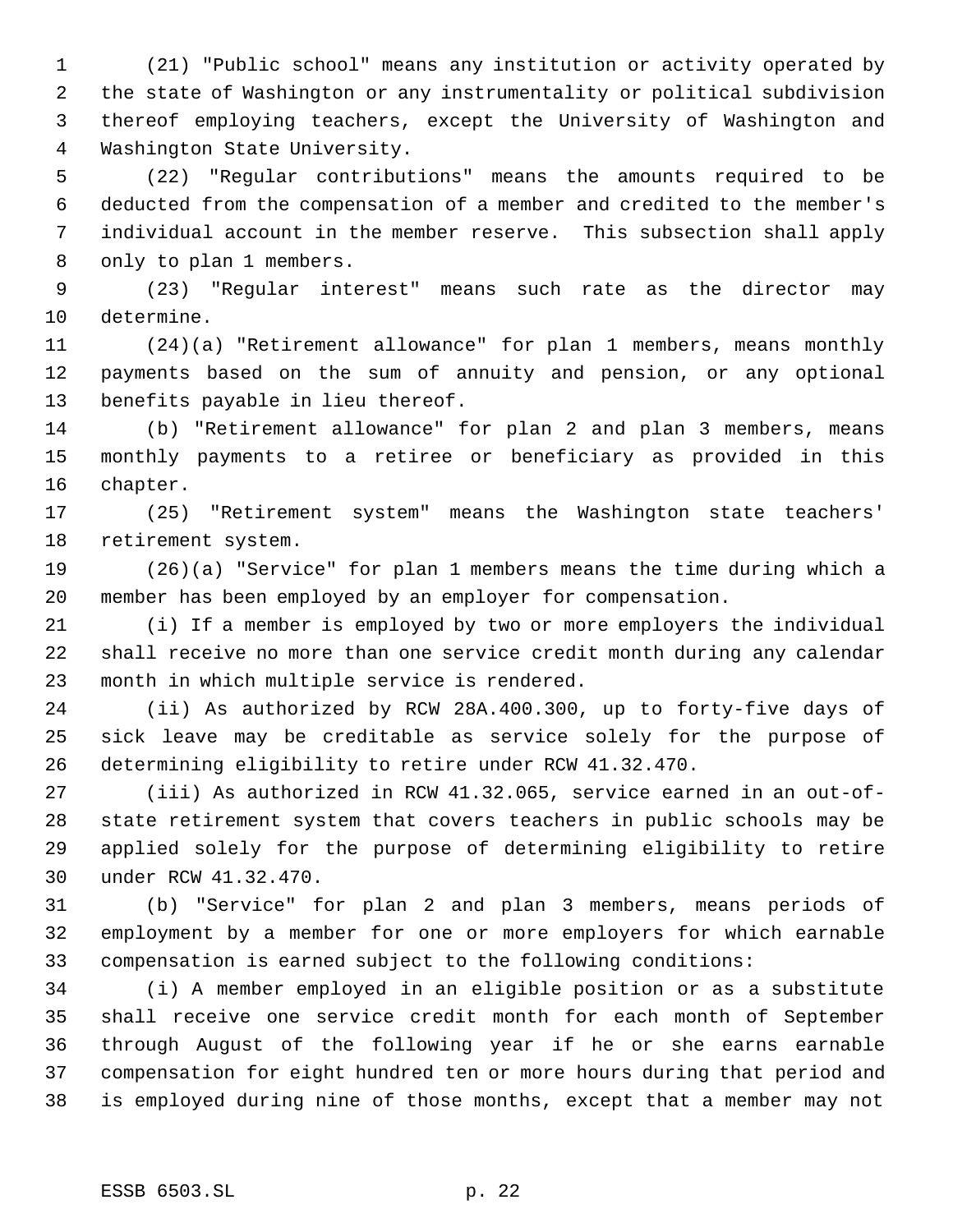receive credit for any period prior to the member's employment in an eligible position except as provided in RCW 41.32.812 and 3  $41.50.132((\div))$ .

 (ii) Any other member employed in an eligible position or as a substitute who earns earnable compensation during the period from September through August shall receive service credit according to one of the following methods, whichever provides the most service credit to the member:

 (A) If a member is employed either in an eligible position or as a substitute teacher for nine months of the twelve month period between September through August of the following year but earns earnable compensation for less than eight hundred ten hours but for at least six hundred thirty hours, he or she will receive one-half of a service credit month for each month of the twelve month period;

 (B) If a member is employed in an eligible position or as a substitute teacher for at least five months of a six-month period between September through August of the following year and earns earnable compensation for six hundred thirty or more hours within the six-month period, he or she will receive a maximum of six service credit months for the school year, which shall be recorded as one service credit month for each month of the six-month period;

 (C) All other members employed in an eligible position or as a substitute teacher shall receive service credit as follows:

 (I) A service credit month is earned in those calendar months where earnable compensation is earned for ninety or more hours;

 (II) A half-service credit month is earned in those calendar months where earnable compensation is earned for at least seventy hours but less than ninety hours; and

 (III) A quarter-service credit month is earned in those calendar months where earnable compensation is earned for less than seventy hours.

 (iii) Any person who is a member of the teachers' retirement system and who is elected or appointed to a state elective position may continue to be a member of the retirement system and continue to receive a service credit month for each of the months in a state elective position by making the required member contributions.

(iv) When an individual is employed by two or more employers the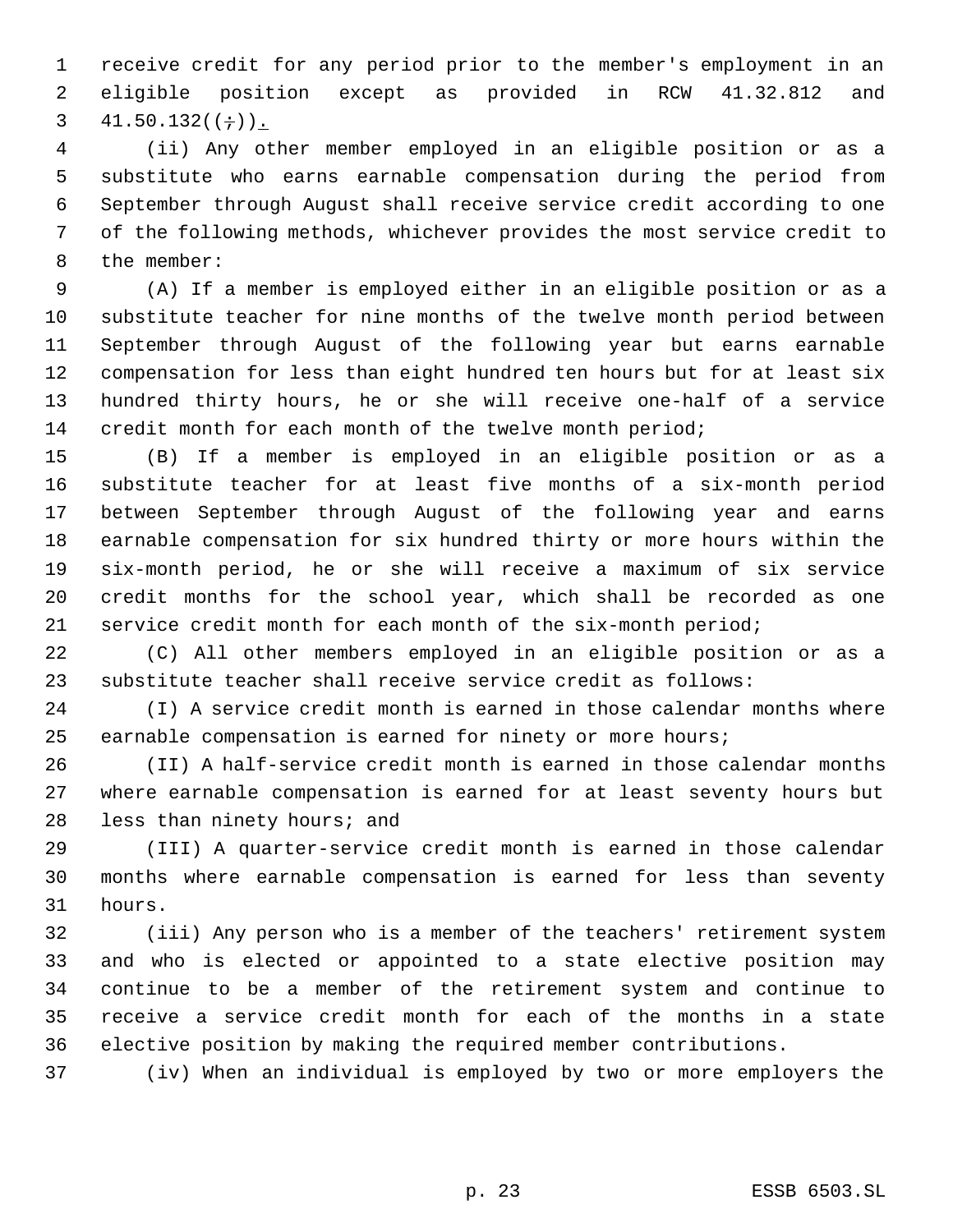individual shall only receive one month's service credit during any calendar month in which multiple service for ninety or more hours is rendered.

 (v) As authorized by RCW 28A.400.300, up to forty-five days of sick leave may be creditable as service solely for the purpose of determining eligibility to retire under RCW 41.32.470. For purposes of plan 2 and plan 3 "forty-five days" as used in RCW 28A.400.300 is equal to two service credit months. Use of less than forty-five days of sick leave is creditable as allowed under this subsection as follows:

(A) Less than eleven days equals one-quarter service credit month;

 (B) Eleven or more days but less than twenty-two days equals one-half service credit month;

(C) Twenty-two days equals one service credit month;

 (D) More than twenty-two days but less than thirty-three days equals one and one-quarter service credit month;

 (E) Thirty-three or more days but less than forty-five days equals one and one-half service credit month.

 (vi) As authorized in RCW 41.32.065, service earned in an out-of- state retirement system that covers teachers in public schools may be applied solely for the purpose of determining eligibility to retire under RCW 41.32.470.

 (vii) The department shall adopt rules implementing this subsection.

 (27) "Service credit year" means an accumulation of months of service credit which is equal to one when divided by twelve.

 (28) "Service credit month" means a full service credit month or an accumulation of partial service credit months that are equal to one.

 (29) "Teacher" means any person qualified to teach who is engaged by a public school in an instructional, administrative, or supervisory capacity. The term includes state, educational service district, and school district superintendents and their assistants and all employees certificated by the superintendent of public instruction; and in addition thereto any full time school doctor who is employed by a public school and renders service of an instructional or educational nature.

 (30) "Average final compensation" for plan 2 and plan 3 members, means the member's average earnable compensation of the highest consecutive sixty service credit months prior to such member's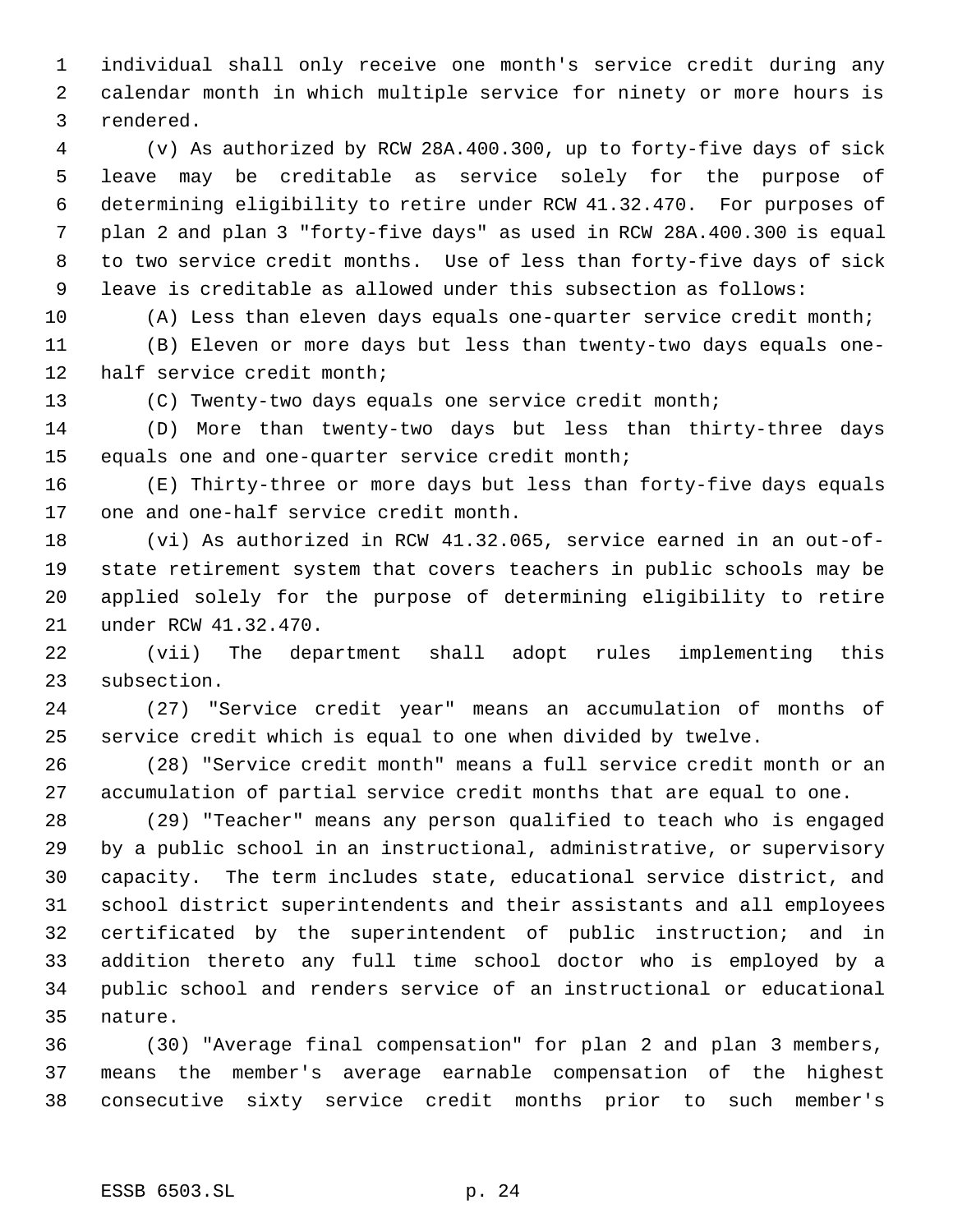retirement, termination, or death. Periods constituting authorized leaves of absence may not be used in the calculation of average final compensation except under RCW 41.32.810(2).

 (31) "Retiree" means any person who has begun accruing a retirement allowance or other benefit provided by this chapter resulting from service rendered to an employer while a member.

 (32) "Department" means the department of retirement systems created in chapter 41.50 RCW.

(33) "Director" means the director of the department.

 (34) "State elective position" means any position held by any person elected or appointed to statewide office or elected or appointed as a member of the legislature.

 (35) "State actuary" or "actuary" means the person appointed pursuant to RCW 44.44.010(2).

(36) "Substitute teacher" means:

 (a) A teacher who is hired by an employer to work as a temporary teacher, except for teachers who are annual contract employees of an employer and are guaranteed a minimum number of hours; or

 (b) Teachers who either (i) work in ineligible positions for more than one employer or (ii) work in an ineligible position or positions together with an eligible position.

 (37)(a) "Eligible position" for plan 2 members from June 7, 1990, through September 1, 1991, means a position which normally requires two or more uninterrupted months of creditable service during September through August of the following year.

 (b) "Eligible position" for plan 2 and plan 3 on and after September 1, 1991, means a position that, as defined by the employer, normally requires five or more months of at least seventy hours of earnable compensation during September through August of the following year.

 (c) For purposes of this chapter an employer shall not define "position" in such a manner that an employee's monthly work for that employer is divided into more than one position.

 (d) The elected position of the superintendent of public instruction is an eligible position.

 (38) "Plan 1" means the teachers' retirement system, plan 1 providing the benefits and funding provisions covering persons who first became members of the system prior to October 1, 1977.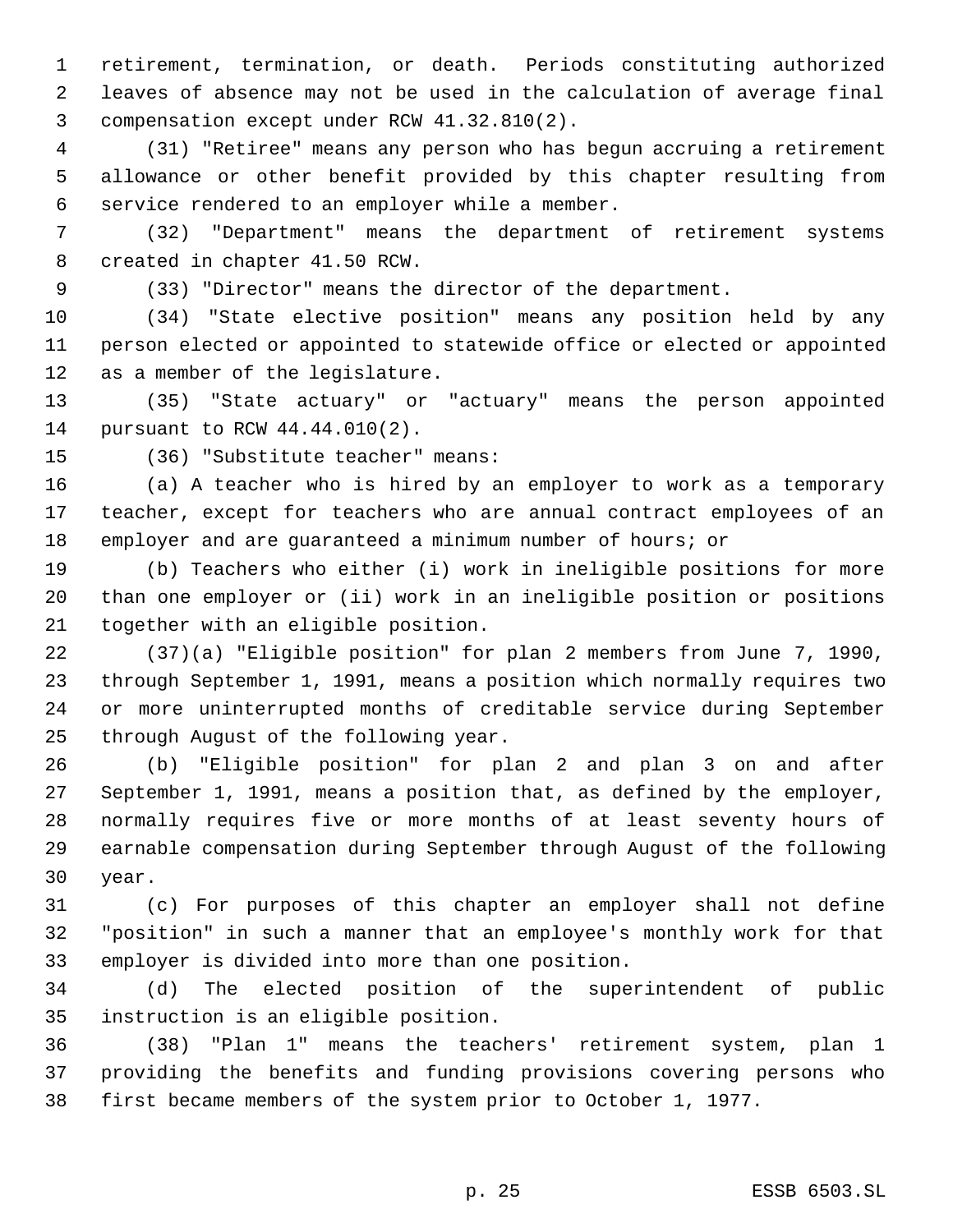(39) "Plan 2" means the teachers' retirement system, plan 2 providing the benefits and funding provisions covering persons who first became members of the system on and after October 1, 1977, and prior to July 1, 1996.

 5 (40) "Plan 3" means the teachers' retirement system, plan 3 providing the benefits and funding provisions covering persons who first become members of the system on and after July 1, 1996, or who transfer under RCW 41.32.817.

 (41) "Index" means, for any calendar year, that year's annual average consumer price index, Seattle, Washington area, for urban wage earners and clerical workers, all items compiled by the bureau of labor statistics, United States department of labor.

 (42) "Index A" means the index for the year prior to the determination of a postretirement adjustment.

(43) "Index B" means the index for the year prior to index A.

 (44) "Index year" means the earliest calendar year in which the index is more than sixty percent of index A.

 (45) "Adjustment ratio" means the value of index A divided by index B.

 (46) "Annual increase" means, initially, fifty-nine cents per month per year of service which amount shall be increased each July 1st by three percent, rounded to the nearest cent.

 (47) "Member account" or "member's account" for purposes of plan 3 means the sum of the contributions and earnings on behalf of the member in the defined contribution portion of plan 3.

 (48) "Separation from service or employment" occurs when a person has terminated all employment with an employer. Separation from service or employment does not occur, and if claimed by an employer or employee may be a violation of RCW 41.32.055, when an employee and employer have a written or oral agreement to resume employment with the same employer following termination. Mere expressions or inquiries about postretirement employment by an employer or employee that do not constitute a commitment to reemploy the employee after retirement are not an agreement under this section.

 (49) "Employed" or "employee" means a person who is providing services for compensation to an employer, unless the person is free from the employer's direction and control over the performance of work.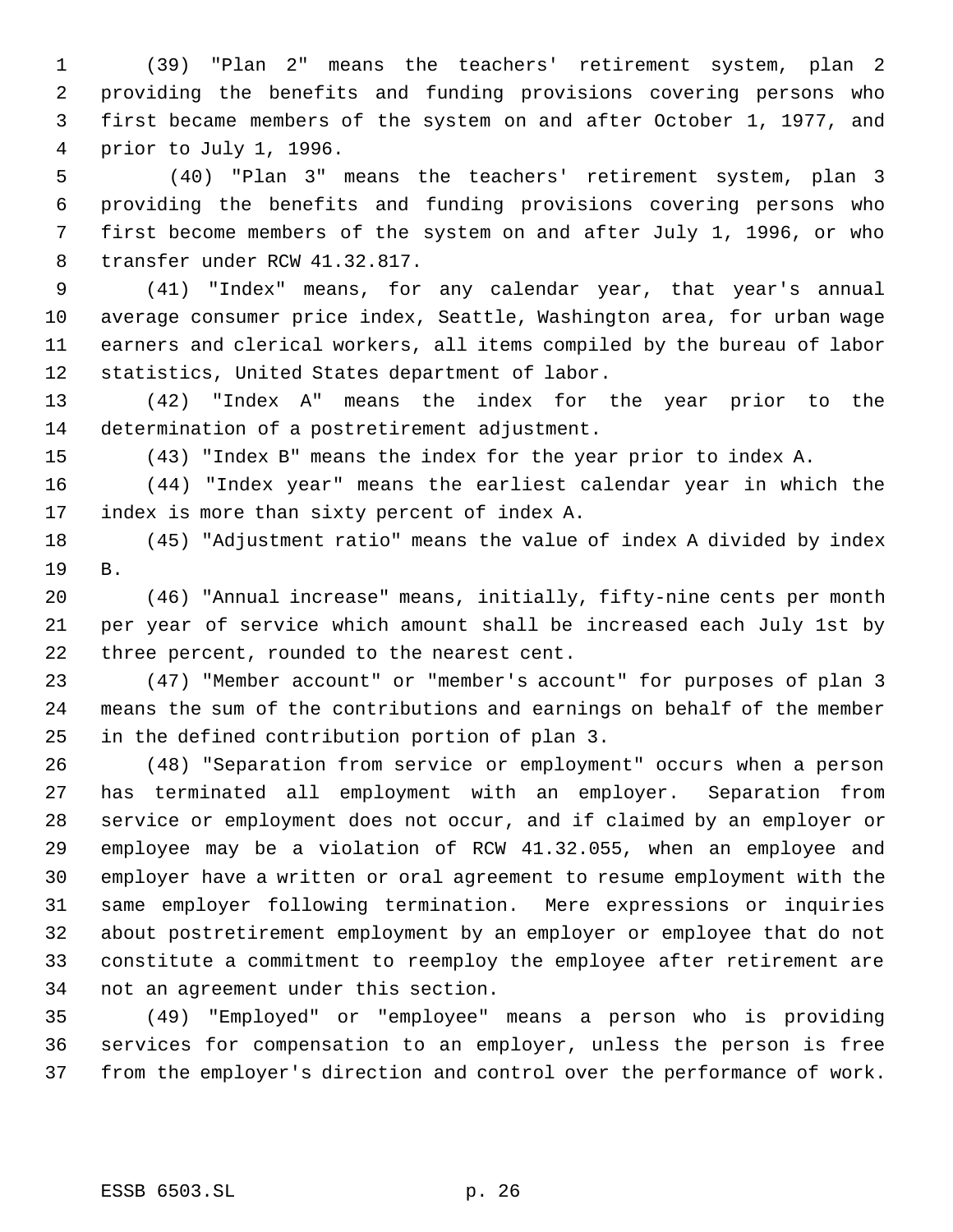The department shall adopt rules and interpret this subsection consistent with common law.

 **Sec. 8.** RCW 41.37.010 and 2007 c 492 s 11 and 2007 c 294 s 1 are each reenacted and amended to read as follows:

 The definitions in this section apply throughout this chapter, unless the context clearly requires otherwise.

 (1) "Retirement system" means the Washington public safety employees' retirement system provided for in this chapter.

 (2) "Department" means the department of retirement systems created in chapter 41.50 RCW.

 (3) "State treasurer" means the treasurer of the state of Washington.

 (4) "Employer" means the Washington state department of corrections, the Washington state parks and recreation commission, the Washington state gambling commission, the Washington state patrol, the Washington state department of natural resources, and the Washington state liquor control board; any county corrections department; or any city corrections department not covered under chapter 41.28 RCW.

 (5) "Member" means any employee employed by an employer on a full-time basis:

 (a) Who is in a position that requires completion of a certified criminal justice training course and is authorized by their employer to arrest, conduct criminal investigations, enforce the criminal laws of 24 the state of Washington, and carry a firearm as part of the job;

 (b) Whose primary responsibility is to ensure the custody and security of incarcerated or probationary individuals as a corrections officer, probation officer, or jailer;

 (c) Who is a limited authority Washington peace officer, as defined in RCW 10.93.020, for an employer; or

 (d) Whose primary responsibility is to supervise members eligible under this subsection.

 (6)(a) "Compensation earnable" for members, means salaries or wages earned by a member during a payroll period for personal services, including overtime payments, and shall include wages and salaries deferred under provisions established pursuant to sections 403(b), 414(h), and 457 of the United States internal revenue code, but shall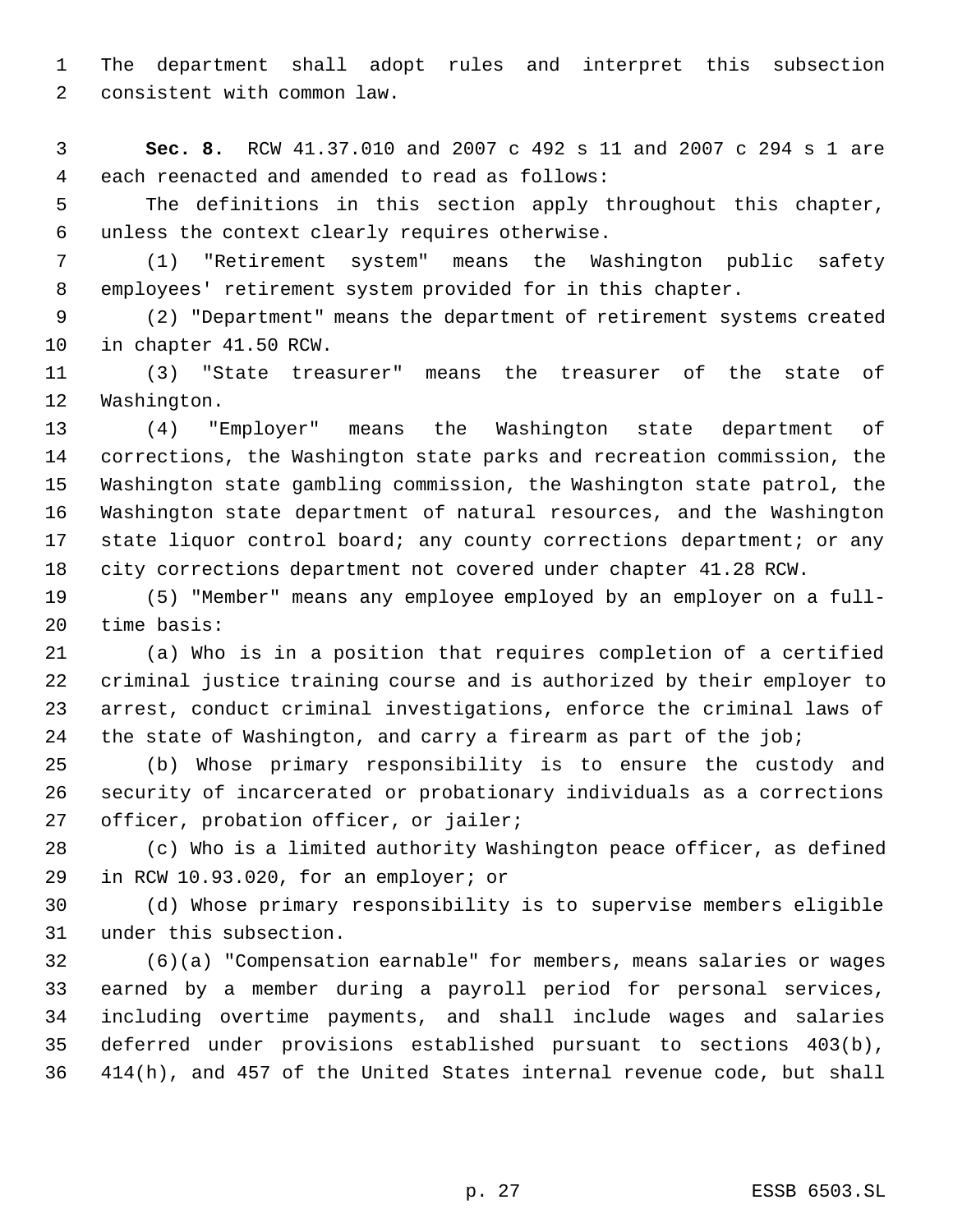exclude nonmoney maintenance compensation and lump sum or other payments for deferred annual sick leave, unused accumulated vacation, unused accumulated annual leave, or any form of severance pay.

 (b) "Compensation earnable" for members also includes the following actual or imputed payments, which are not paid for personal services:

 (i) Retroactive payments to an individual by an employer on reinstatement of the employee in a position, or payments by an employer to an individual in lieu of reinstatement, which are awarded or granted as the equivalent of the salary or wage which the individual would have earned during a payroll period shall be considered compensation earnable to the extent provided in this subsection, and the individual 12 shall receive the equivalent service credit;

 (ii) In any year in which a member serves in the legislature, the member shall have the option of having such member's compensation earnable be the greater of:

16 (A) The compensation earnable the member would have received had such member not served in the legislature; or

 (B) Such member's actual compensation earnable received for nonlegislative public employment and legislative service combined. Any additional contributions to the retirement system required because compensation earnable under (b)(ii)(A) of this subsection is greater than compensation earnable under (b)(ii)(B) of this subsection shall be paid by the member for both member and employer contributions;

 (iii) Assault pay only as authorized by RCW 27.04.100, 72.01.045, and 72.09.240;

 (iv) Compensation that a member would have received but for a disability occurring in the line of duty only as authorized by RCW 41.37.060;

 (v) Compensation that a member receives due to participation in the leave sharing program only as authorized by RCW 41.04.650 through 41.04.670; and

 (vi) Compensation that a member receives for being in standby status. For the purposes of this section, a member is in standby status when not being paid for time actually worked and the employer requires the member to be prepared to report immediately for work, if the need arises, although the need may not arise.

 (7) "Service" means periods of employment by a member on or after July 1, 2006, for one or more employers for which compensation earnable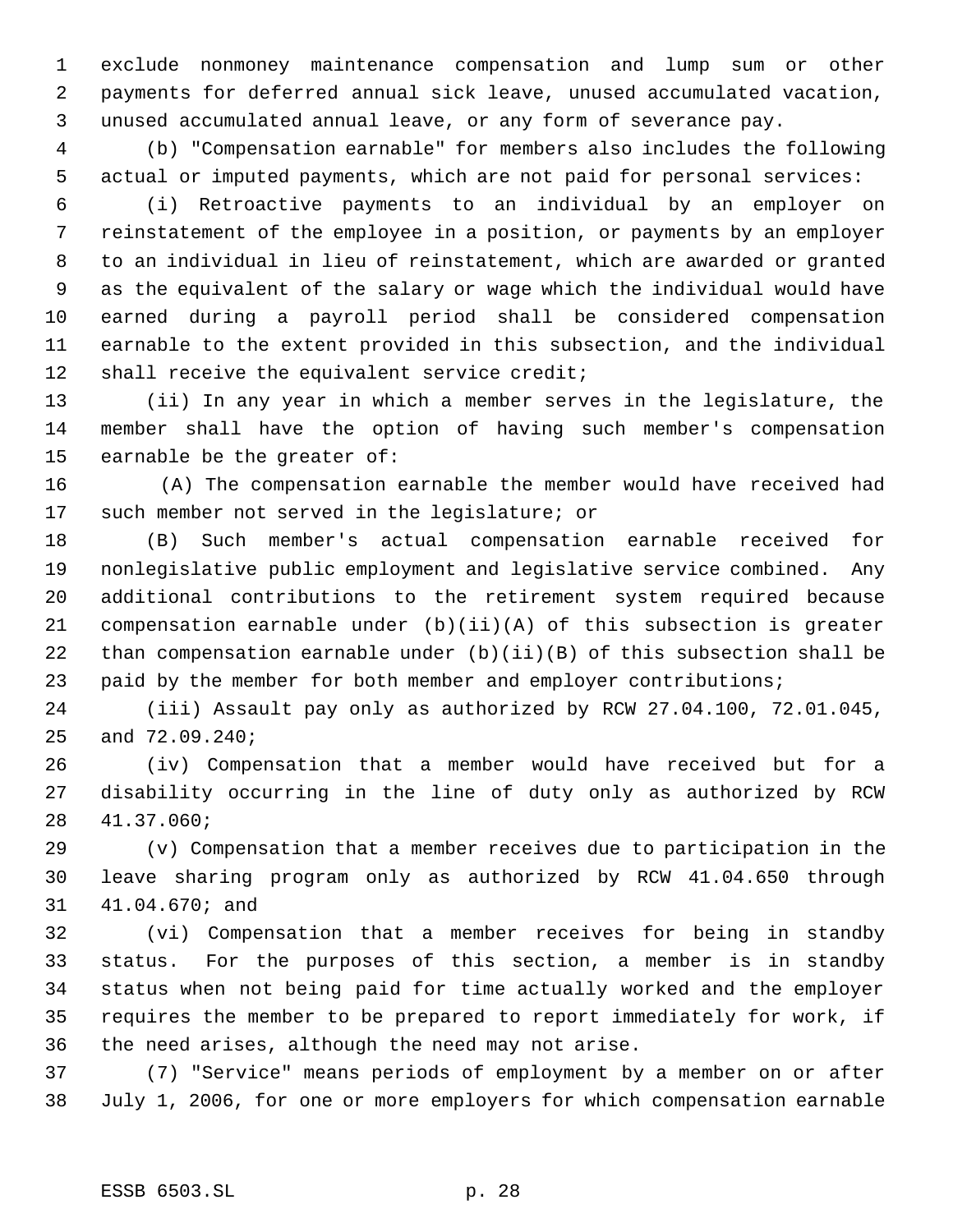is paid. Compensation earnable earned for ninety or more hours in any calendar month shall constitute one service credit month. Compensation earnable earned for at least seventy hours but less than ninety hours in any calendar month shall constitute one-half service credit month of service. Compensation earnable earned for less than seventy hours in any calendar month shall constitute one-quarter service credit month of service. Time spent in standby status, whether compensated or not, is not service.

 Any fraction of a year of service shall be taken into account in the computation of such retirement allowance or benefits.

 (a) Service in any state elective position shall be deemed to be full-time service.

 (b) A member shall receive a total of not more than twelve service credit months of service for such calendar year. If an individual is employed in an eligible position by one or more employers the individual shall receive no more than one service credit month during any calendar month in which multiple service for ninety or more hours is rendered.

 (8) "Service credit year" means an accumulation of months of service credit which is equal to one when divided by twelve.

 (9) "Service credit month" means a month or an accumulation of months of service credit which is equal to one.

(10) "Membership service" means all service rendered as a member.

 (11) "Beneficiary" means any person in receipt of a retirement allowance or other benefit provided by this chapter resulting from service rendered to an employer by another person.

 (12) "Regular interest" means such rate as the director may determine.

 (13) "Accumulated contributions" means the sum of all contributions standing to the credit of a member in the member's individual account, including any amount paid under RCW 41.50.165(2), together with the regular interest thereon.

 (14)(a) "Average final compensation" means the member's average compensation earnable of the highest consecutive sixty months of service credit months prior to such member's retirement, termination, or death. Periods constituting authorized leaves of absence may not be used in the calculation of average final compensation except under RCW 41.37.290.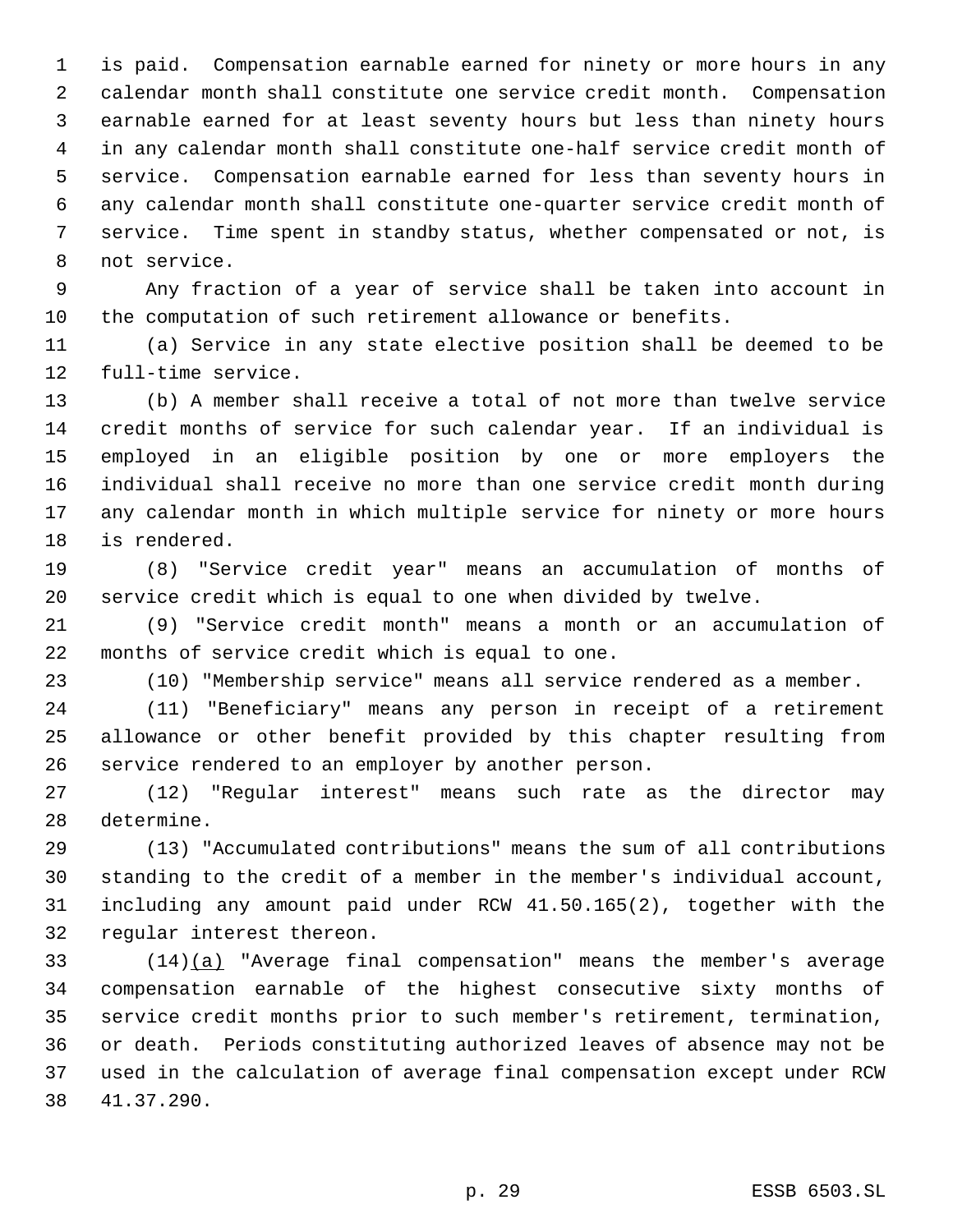(b) In calculating average final compensation under (a) of this 2 subsection, the department of retirement systems shall include any 3 compensation forgone by a member employed by a state agency or institution during the 2009-2011 fiscal biennium as a result of reduced 5 work hours, mandatory or voluntary leave without pay, or temporary 6 layoffs if the reduced compensation is an integral part of the employer's expenditure reduction efforts, as certified by the employer.

 (15) "Final compensation" means the annual rate of compensation earnable by a member at the time of termination of employment.

 (16) "Annuity" means payments for life derived from accumulated contributions of a member. All annuities shall be paid in monthly installments.

 (17) "Pension" means payments for life derived from contributions made by the employer. All pensions shall be paid in monthly installments.

 (18) "Retirement allowance" means monthly payments to a retiree or beneficiary as provided in this chapter.

 (19) "Employee" or "employed" means a person who is providing services for compensation to an employer, unless the person is free from the employer's direction and control over the performance of work. The department shall adopt rules and interpret this subsection consistent with common law.

23 (20) "Actuarial equivalent" means a benefit of equal value when computed upon the basis of such mortality and other tables as may be adopted by the director.

 (21) "Retirement" means withdrawal from active service with a retirement allowance as provided by this chapter.

 (22) "Eligible position" means any permanent, full-time position included in subsection (5) of this section.

 (23) "Ineligible position" means any position which does not conform with the requirements set forth in subsection (22) of this section.

 (24) "Leave of absence" means the period of time a member is authorized by the employer to be absent from service without being separated from membership.

 (25) "Retiree" means any person who has begun accruing a retirement allowance or other benefit provided by this chapter resulting from service rendered to an employer while a member.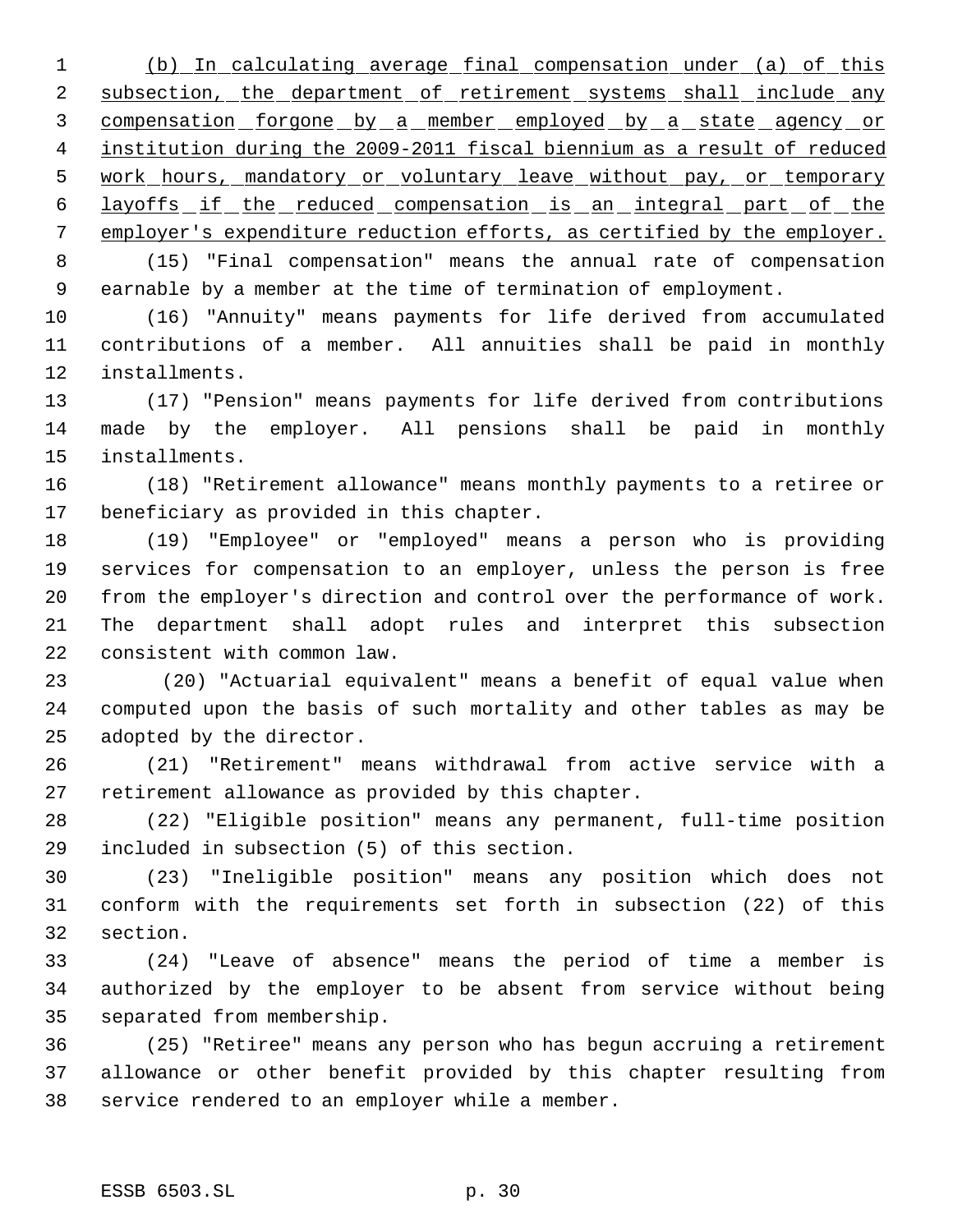(26) "Director" means the director of the department.

 (27) "State elective position" means any position held by any person elected or appointed to statewide office or elected or appointed as a member of the legislature.

 (28) "State actuary" or "actuary" means the person appointed pursuant to RCW 44.44.010(2).

 (29) "Plan" means the Washington public safety employees' retirement system plan 2.

 (30) "Index" means, for any calendar year, that year's annual average consumer price index, Seattle, Washington area, for urban wage earners and clerical workers, all items, compiled by the bureau of labor statistics, United States department of labor.

 (31) "Index A" means the index for the year prior to the determination of a postretirement adjustment.

(32) "Index B" means the index for the year prior to index A.

 (33) "Adjustment ratio" means the value of index A divided by index B.

 (34) "Separation from service" occurs when a person has terminated all employment with an employer.

 **Sec. 9.** RCW 43.43.120 and 2009 c 549 s 5124 and 2009 c 522 s 1 are each reenacted and amended to read as follows:

22 As used in ((RCW 43.43.120)) this section and RCW 43.43.130 through 43.43.320, unless a different meaning is plainly required by the context:

 (1) "Actuarial equivalent" shall mean a benefit of equal value when computed upon the basis of such mortality table as may be adopted and such interest rate as may be determined by the director.

 (2) "Annual increase" means as of July 1, 1999, seventy-seven cents per month per year of service which amount shall be increased each subsequent July 1st by three percent, rounded to the nearest cent.

 (3)(a) "Average final salary," for members commissioned prior to January 1, 2003, shall mean the average monthly salary received by a member during the member's last two years of service or any consecutive two-year period of service, whichever is the greater, as an employee of the Washington state patrol; or if the member has less than two years of service, then the average monthly salary received by the member during the member's total years of service.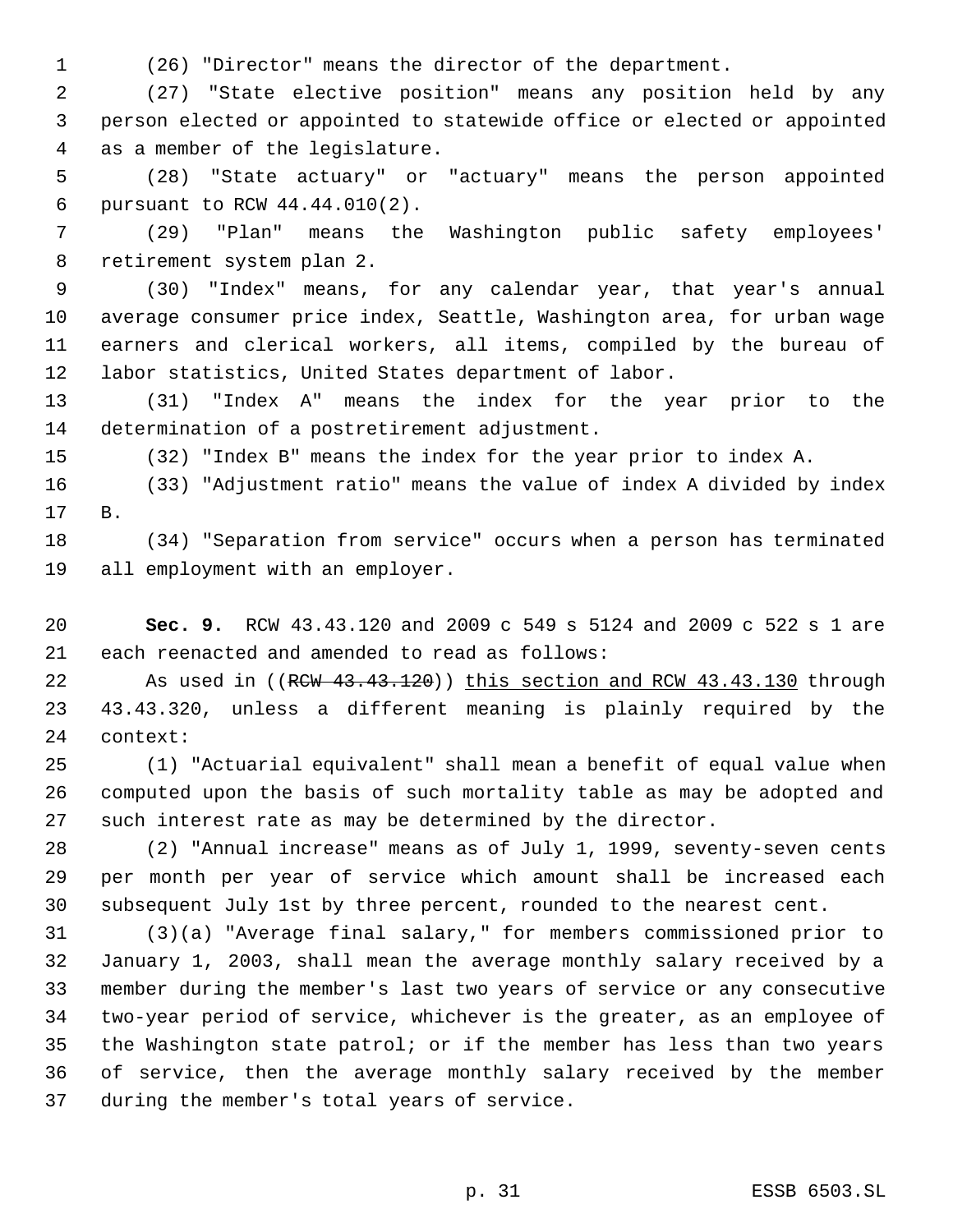(b) "Average final salary," for members commissioned on or after January 1, 2003, shall mean the average monthly salary received by a member for the highest consecutive sixty service credit months; or if the member has less than sixty months of service, then the average monthly salary received by the member during the member's total months of service.

 (c) In calculating average final salary under (a) or (b) of this 8 subsection, the department of retirement systems shall include any 9 compensation forgone by the member during the 2009-2011 fiscal biennium 10 as a result of reduced work hours, mandatory or voluntary leave without 11 pay, or temporary layoffs if the reduced compensation is an integral 12 part of the employer's expenditure reduction efforts, as certified by 13 the chief.

 (4) "Beneficiary" means any person in receipt of retirement allowance or any other benefit allowed by this chapter.

 (5)(a) "Cadet," for a person who became a member of the retirement system after June 12, 1980, is a person who has passed the Washington state patrol's entry-level oral, written, physical performance, and background examinations and is, thereby, appointed by the chief as a candidate to be a commissioned officer of the Washington state patrol.

 (b) "Cadet," for a person who became a member of the retirement system before June 12, 1980, is a trooper cadet, patrol cadet, or employee of like classification, employed for the express purpose of receiving the on-the-job training required for attendance at the state patrol academy and for becoming a commissioned trooper. "Like classification" includes: Radio operators or dispatchers; persons providing security for the governor or legislature; patrol officers; drivers' license examiners; weighmasters; vehicle safety inspectors; central wireless operators; and warehouse workers.

 (6) "Contributions" means the deduction from the compensation of each member in accordance with the contribution rates established under chapter 41.45 RCW.

 (7) "Current service" shall mean all service as a member rendered on or after August 1, 1947.

 (8) "Department" means the department of retirement systems created in chapter 41.50 RCW.

 (9) "Director" means the director of the department of retirement systems.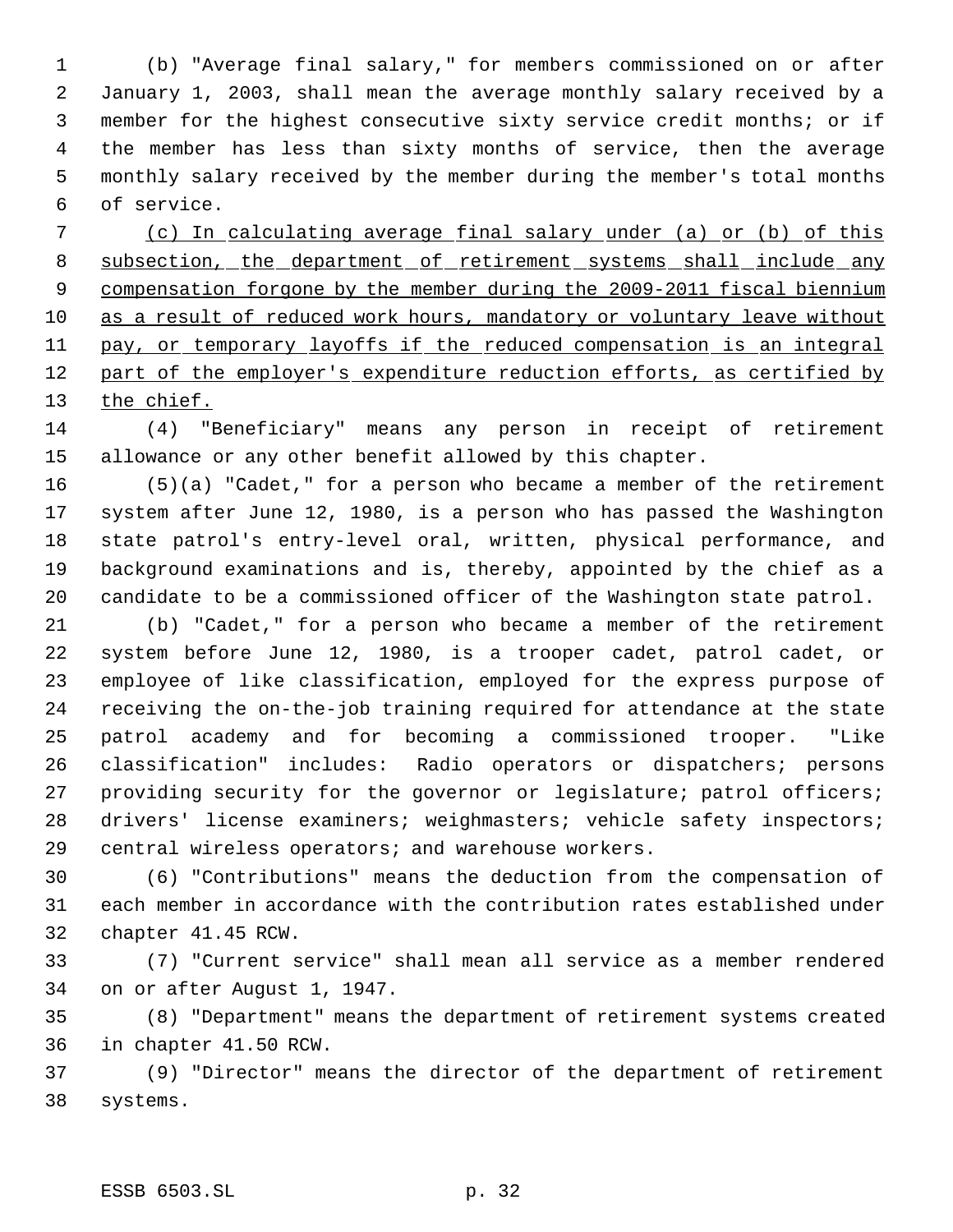(10) "Domestic partners" means two adults who have registered as domestic partners under RCW ((26.60.020)) 26.60.040.

 (11) "Employee" means any commissioned employee of the Washington state patrol.

 (12) "Insurance commissioner" means the insurance commissioner of the state of Washington.

 (13) "Lieutenant governor" means the lieutenant governor of the state of Washington.

 (14) "Member" means any person included in the membership of the retirement fund.

 (15) "Plan 2" means the Washington state patrol retirement system plan 2, providing the benefits and funding provisions covering commissioned employees who first become members of the system on or after January 1, 2003.

 (16) "Prior service" shall mean all services rendered by a member to the state of Washington, or any of its political subdivisions prior to August 1, 1947, unless such service has been credited in another public retirement or pension system operating in the state of Washington.

 (17) "Regular interest" means interest compounded annually at such rates as may be determined by the director.

 (18) "Retirement board" means the board provided for in this chapter.

 (19) "Retirement fund" means the Washington state patrol retirement fund.

 (20) "Retirement system" means the Washington state patrol retirement system.

 (21)(a) "Salary," for members commissioned prior to July 1, 2001, shall exclude any overtime earnings related to RCW 47.46.040, or any voluntary overtime, earned on or after July 1, 2001.

 (b) "Salary," for members commissioned on or after July 1, 2001, shall exclude any overtime earnings related to RCW 47.46.040 or any voluntary overtime, lump sum payments for deferred annual sick leave, unused accumulated vacation, unused accumulated annual leave, holiday pay, or any form of severance pay.

 (22) "Service" shall mean services rendered to the state of Washington or any political subdivisions thereof for which compensation has been paid. Full time employment for seventy or more hours in any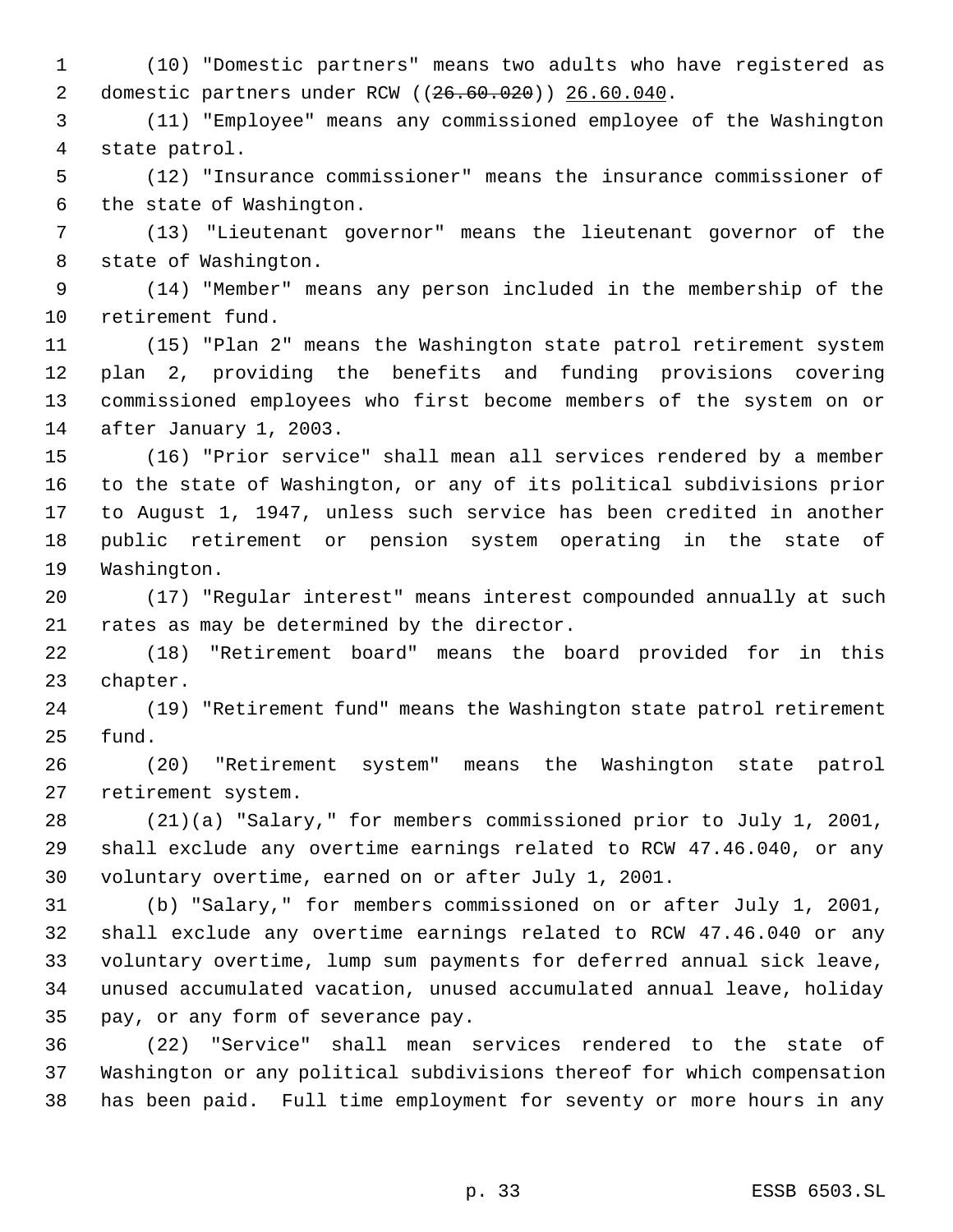given calendar month shall constitute one month of service. An employee who is reinstated in accordance with RCW 43.43.110 shall suffer no loss of service for the period reinstated subject to the contribution requirements of this chapter. Only months of service shall be counted in the computation of any retirement allowance or other benefit provided for herein. Years of service shall be determined by dividing the total number of months of service by twelve. Any fraction of a year of service as so determined shall be taken into account in the computation of such retirement allowance or benefit.

 (23) "State actuary" or "actuary" means the person appointed pursuant to RCW 44.44.010(2).

 (24) "State treasurer" means the treasurer of the state of Washington.

 $((+25))$  Unless the context expressly indicates otherwise, words importing the masculine gender shall be extended to include the feminine gender and words importing the feminine gender shall be extended to include the masculine gender.

 **Sec. 10.** RCW 41.04.665 and 2008 c 36 s 3 are each amended to read as follows:

 (1) An agency head may permit an employee to receive leave under this section if:

 (a)(i) The employee suffers from, or has a relative or household member suffering from, an illness, injury, impairment, or physical or mental condition which is of an extraordinary or severe nature;

 (ii) The employee has been called to service in the uniformed services;

 (iii) A state of emergency has been declared anywhere within the United States by the federal or any state government and the employee has needed skills to assist in responding to the emergency or its aftermath and volunteers his or her services to either a governmental agency or to a nonprofit organization engaged in humanitarian relief in the devastated area, and the governmental agency or nonprofit 33 organization accepts the employee's offer of volunteer services;  $((\theta \cdot \mathbf{r}))$ (iv) The employee is a victim of domestic violence, sexual assault,

35 or stalking; or

(v) During the 2009-2011 fiscal biennium only, the employee is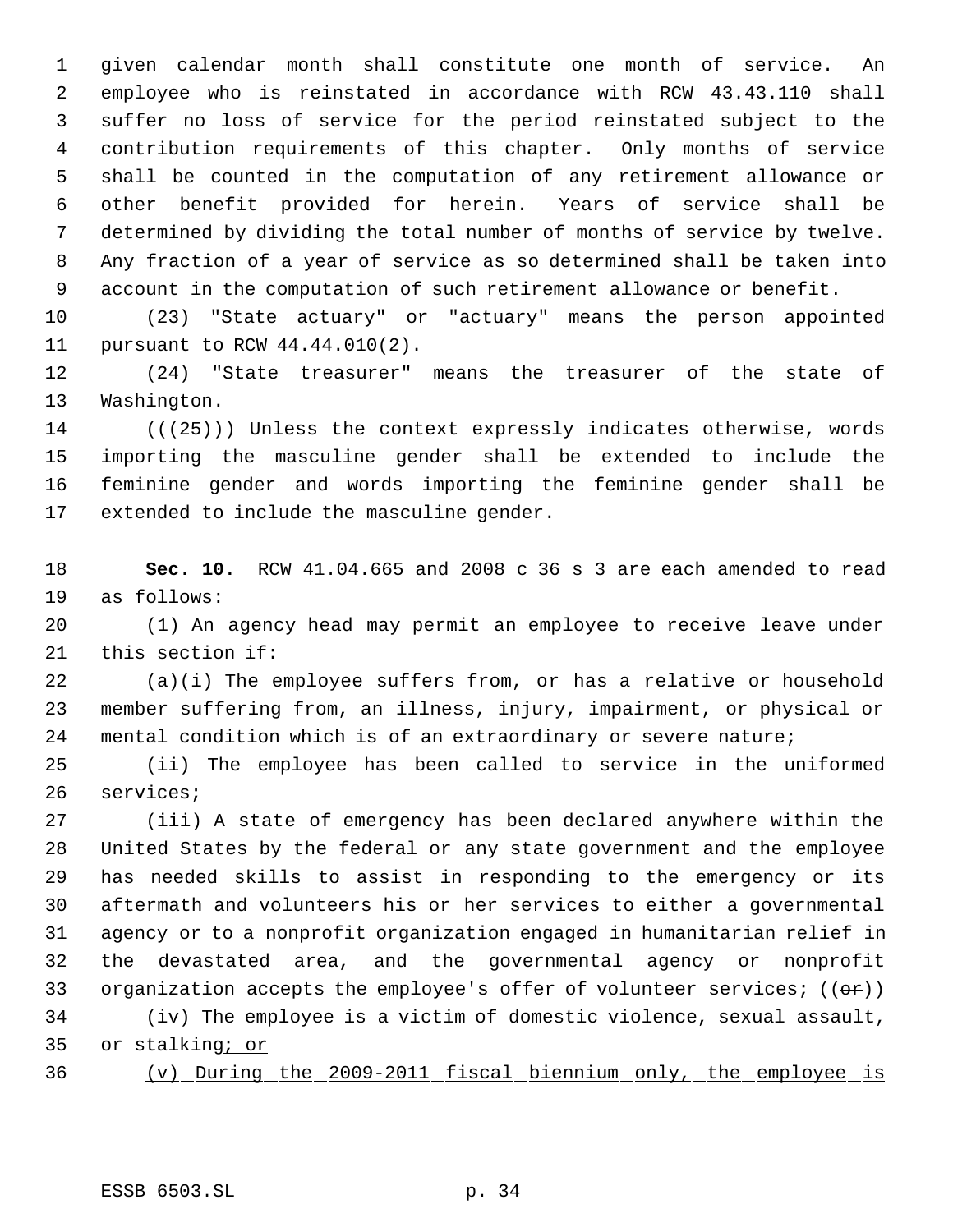eligible to use leave in lieu of temporary layoff under section 3(5) of

this act;

 (b) The illness, injury, impairment, condition, call to service, emergency volunteer service, or consequence of domestic violence, sexual assault, temporary layoff under section 3(5) of this act, or stalking has caused, or is likely to cause, the employee to:

(i) Go on leave without pay status; or

8 (ii) Terminate state employment;

 (c) The employee's absence and the use of shared leave are 10 justified;

(d) The employee has depleted or will shortly deplete his or her:

 (i) Annual leave and sick leave reserves if he or she qualifies 13 under (a)(i) of this subsection;

 (ii) Annual leave and paid military leave allowed under RCW 38.40.060 if he or she qualifies under (a)(ii) of this subsection; or

16 (iii) Annual leave if he or she qualifies under (a)(iii)  $((\theta \cdot \hat{r}))_L$ 17  $(iv)$ , or  $(v)$  of this subsection;

(e) The employee has abided by agency rules regarding:

 (i) Sick leave use if he or she qualifies under (a)(i) or (iv) of this subsection; or

 (ii) Military leave if he or she qualifies under (a)(ii) of this subsection; and

 (f) The employee has diligently pursued and been found to be ineligible for benefits under chapter 51.32 RCW if he or she qualifies under (a)(i) of this subsection.

 (2) The agency head shall determine the amount of leave, if any, which an employee may receive under this section. However, an employee shall not receive a total of more than two hundred sixty-one days of leave, except that shared leave received under the uniformed service shared leave pool in RCW 41.04.685 is not included in this total.

 (3) An employee may transfer annual leave, sick leave, and his or her personal holiday, as follows:

 (a) An employee who has an accrued annual leave balance of more than ten days may request that the head of the agency for which the employee works transfer a specified amount of annual leave to another employee authorized to receive leave under subsection (1) of this section. In no event may the employee request a transfer of an amount of leave that would result in his or her annual leave account going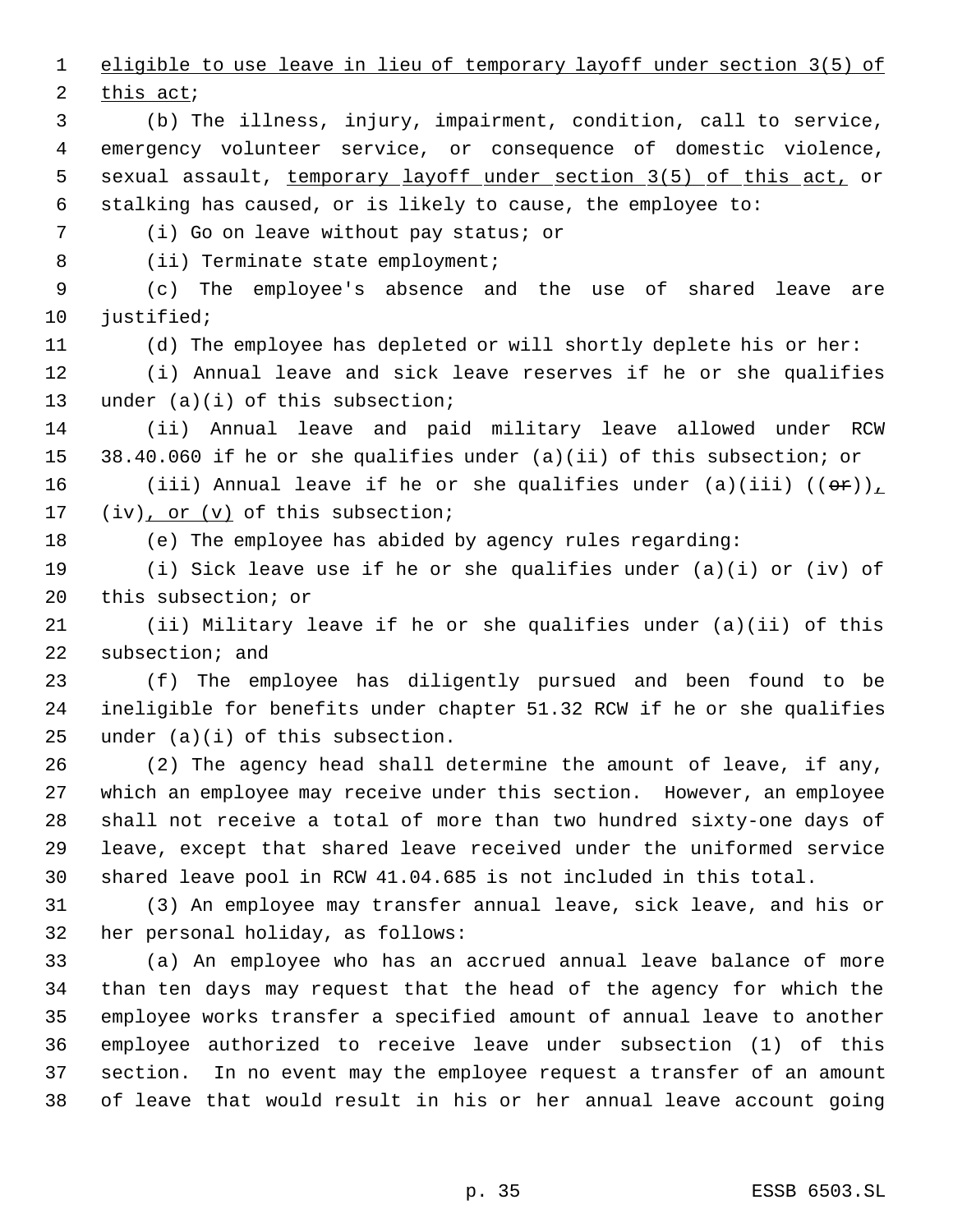below ten days. For purposes of this subsection (3)(a), annual leave does not accrue if the employee receives compensation in lieu of accumulating a balance of annual leave.

 (b) An employee may transfer a specified amount of sick leave to an employee requesting shared leave only when the donating employee retains a minimum of one hundred seventy-six hours of sick leave after the transfer.

 (c) An employee may transfer, under the provisions of this section relating to the transfer of leave, all or part of his or her personal holiday, as that term is defined under RCW 1.16.050, or as such holidays are provided to employees by agreement with a school district's board of directors if the leave transferred under this subsection does not exceed the amount of time provided for personal holidays under RCW 1.16.050.

 (4) An employee of an institution of higher education under RCW 28B.10.016, school district, or educational service district who does not accrue annual leave but does accrue sick leave and who has an accrued sick leave balance of more than twenty-two days may request that the head of the agency for which the employee works transfer a specified amount of sick leave to another employee authorized to receive leave under subsection (1) of this section. In no event may such an employee request a transfer that would result in his or her sick leave account going below twenty-two days. Transfers of sick leave under this subsection are limited to transfers from employees who do not accrue annual leave. Under this subsection, "sick leave" also includes leave accrued pursuant to RCW 28A.400.300(2) or 28A.310.240(1) with compensation for illness, injury, and emergencies.

 (5) Transfers of leave made by an agency head under subsections (3) and (4) of this section shall not exceed the requested amount.

 (6) Leave transferred under this section may be transferred from employees of one agency to an employee of the same agency or, with the approval of the heads of both agencies, to an employee of another state agency. However, leave transferred to or from employees of school districts or educational service districts is limited to transfers to or from employees within the same employing district.

 (7) While an employee is on leave transferred under this section, he or she shall continue to be classified as a state employee and shall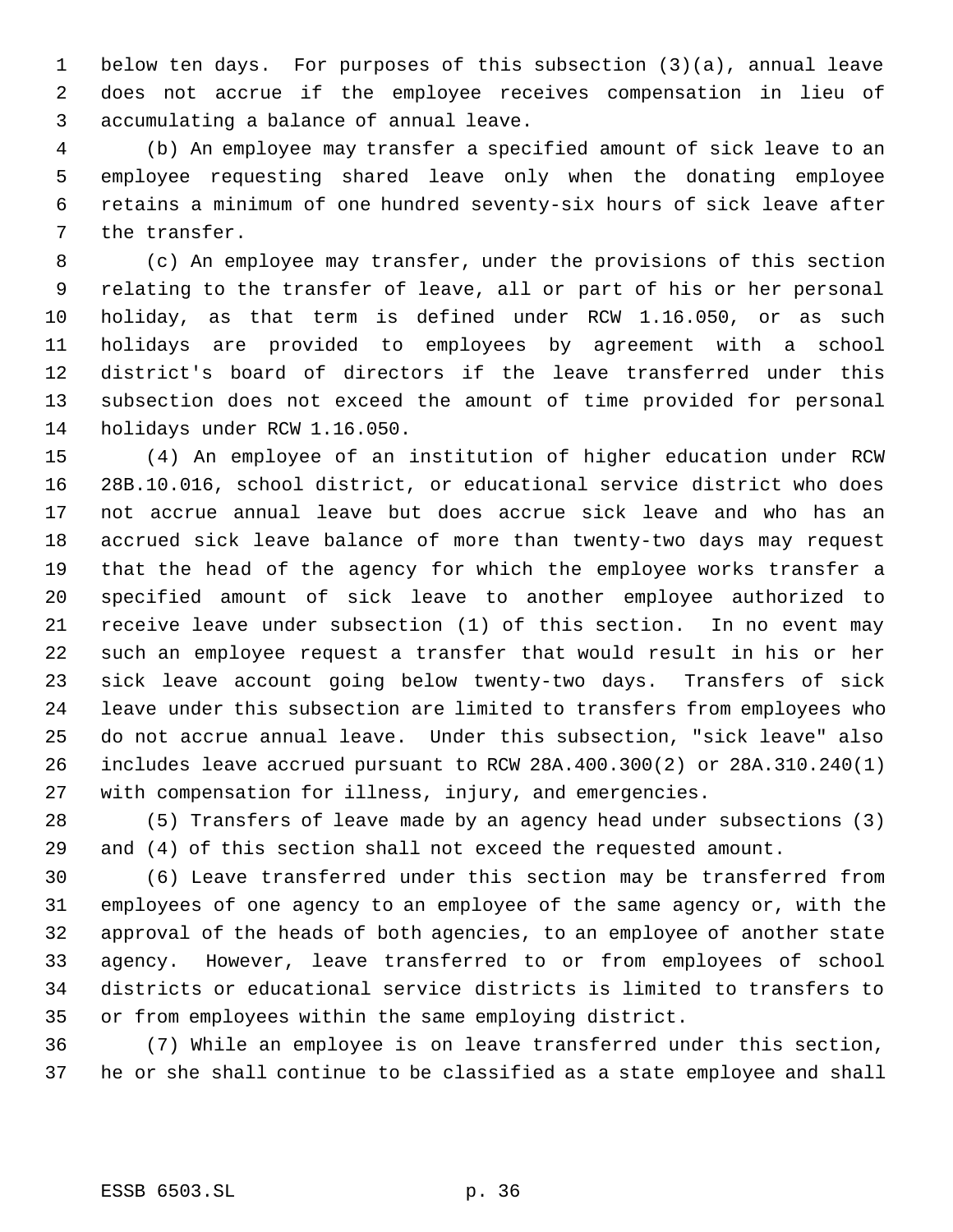receive the same treatment in respect to salary, wages, and employee benefits as the employee would normally receive if using accrued annual leave or sick leave.

 (a) All salary and wage payments made to employees while on leave transferred under this section shall be made by the agency employing the person receiving the leave. The value of leave transferred shall be based upon the leave value of the person receiving the leave.

 (b) In the case of leave transferred by an employee of one agency to an employee of another agency, the agencies involved shall arrange for the transfer of funds and credit for the appropriate value of leave.

 (i) Pursuant to rules adopted by the office of financial management, funds shall not be transferred under this section if the transfer would violate any constitutional or statutory restrictions on the funds being transferred.

 (ii) The office of financial management may adjust the appropriation authority of an agency receiving funds under this section only if and to the extent that the agency's existing appropriation authority would prevent it from expending the funds received.

 (iii) Where any questions arise in the transfer of funds or the adjustment of appropriation authority, the director of financial management shall determine the appropriate transfer or adjustment.

 (8) Leave transferred under this section shall not be used in any calculation to determine an agency's allocation of full time equivalent staff positions.

 (9) The value of any leave transferred under this section which remains unused shall be returned at its original value to the employee or employees who transferred the leave when the agency head finds that the leave is no longer needed or will not be needed at a future time in connection with the illness or injury for which the leave was transferred or for any other qualifying condition. Before the agency head makes a determination to return unused leave in connection with an illness or injury, or any other qualifying condition, he or she must receive from the affected employee a statement from the employee's doctor verifying that the illness or injury is resolved. To the extent administratively feasible, the value of unused leave which was transferred by more than one employee shall be returned on a pro rata basis.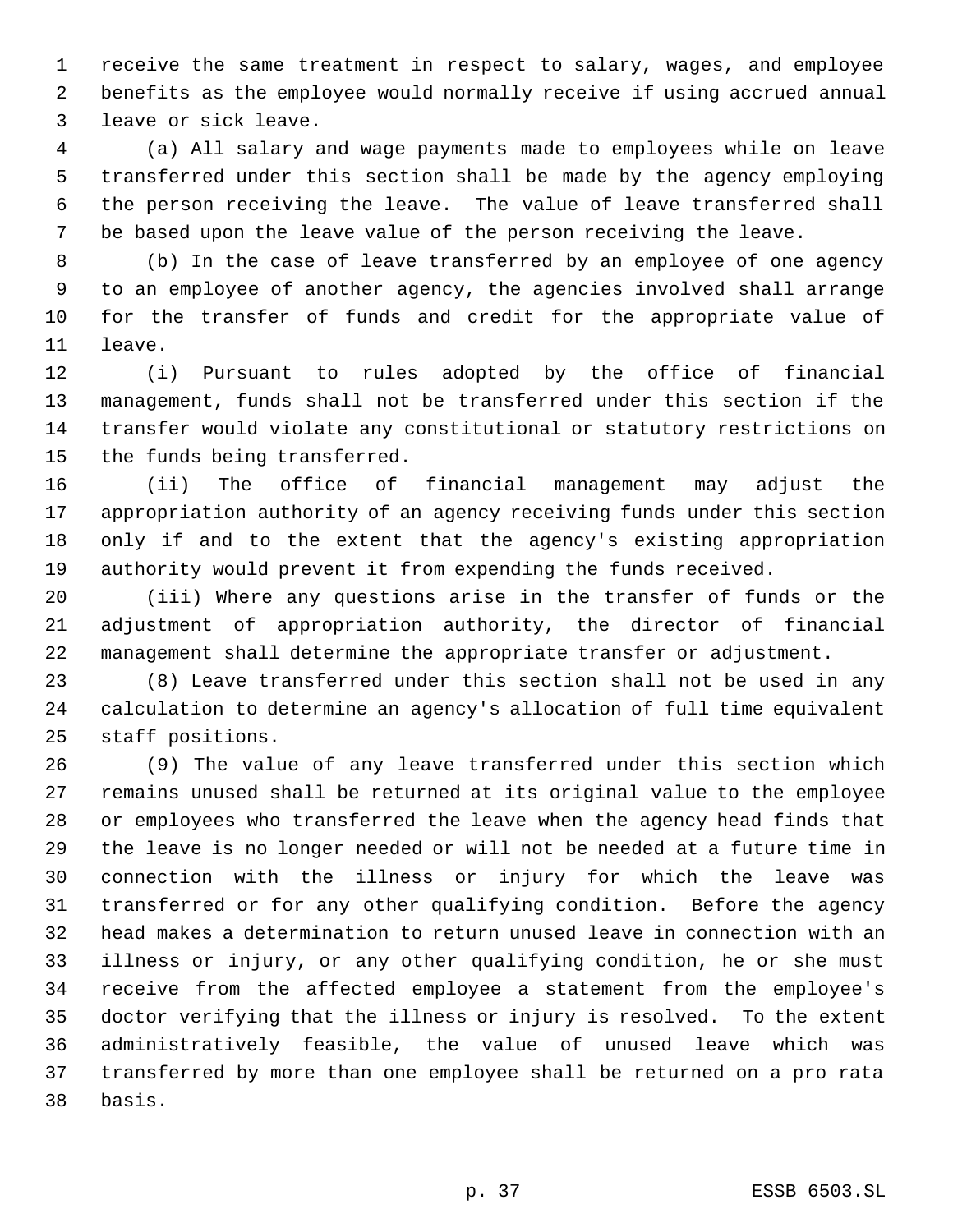1 (10) An employee who uses leave that is transferred to him or her 2 under this section may not be required to repay the value of the leave 3 that he or she used.

 NEW SECTION. **Sec. 11.** If any part of this act is found to be in conflict with federal requirements that are a prescribed condition to the allocation of federal funds to the state, the conflicting part of this act is inoperative solely to the extent of the conflict and with respect to the agencies directly affected, and this finding does not affect the operation of the remainder of this act in its application to the agencies concerned. Rules adopted under this act must meet federal requirements that are a necessary condition to the receipt of federal funds by the state.

 NEW SECTION. **Sec. 12.** If any provision of this act or its application to any person or circumstance is held invalid, the remainder of the act or the application of the provision to other persons or circumstances is not affected.

 NEW SECTION. **Sec. 13.** This act is necessary for the immediate preservation of the public peace, health, or safety, or support of the state government and its existing public institutions, and takes effect immediately.

> Passed by the Senate April 10, 2010. Passed by the House April 2, 2010. Approved by the Governor April 27, 2010, with the exception of certain items that were vetoed. Filed in Office of Secretary of State April 28, 2010.

Note: Governor's explanation of partial veto is as follows:

"I am returning herewith, without my approval as to Section 2, Engrossed Substitute Senate Bill 6503 entitled:

"AN ACT Relating to the operations of state agencies."

This bill directs state agencies to achieve reductions in employee compensation costs. Section 2 of this bill would require additional compensation reductions of \$10 million General Fund State from Washington Management Service and exempt managers, who comprise less than five percent of state employees. A cut of this size, over such a small base, is too large to be practical. For example, it would take nearly two weeks of temporary layoff – over and above the ten days of layoff due to agency closures included in this bill – to reach this level of compensation reduction.

Managers will be subject to the temporary layoffs in proportion to all staff. Imposing this added reduction would interfere with recruiting and retaining qualified and experienced workers. It would likely